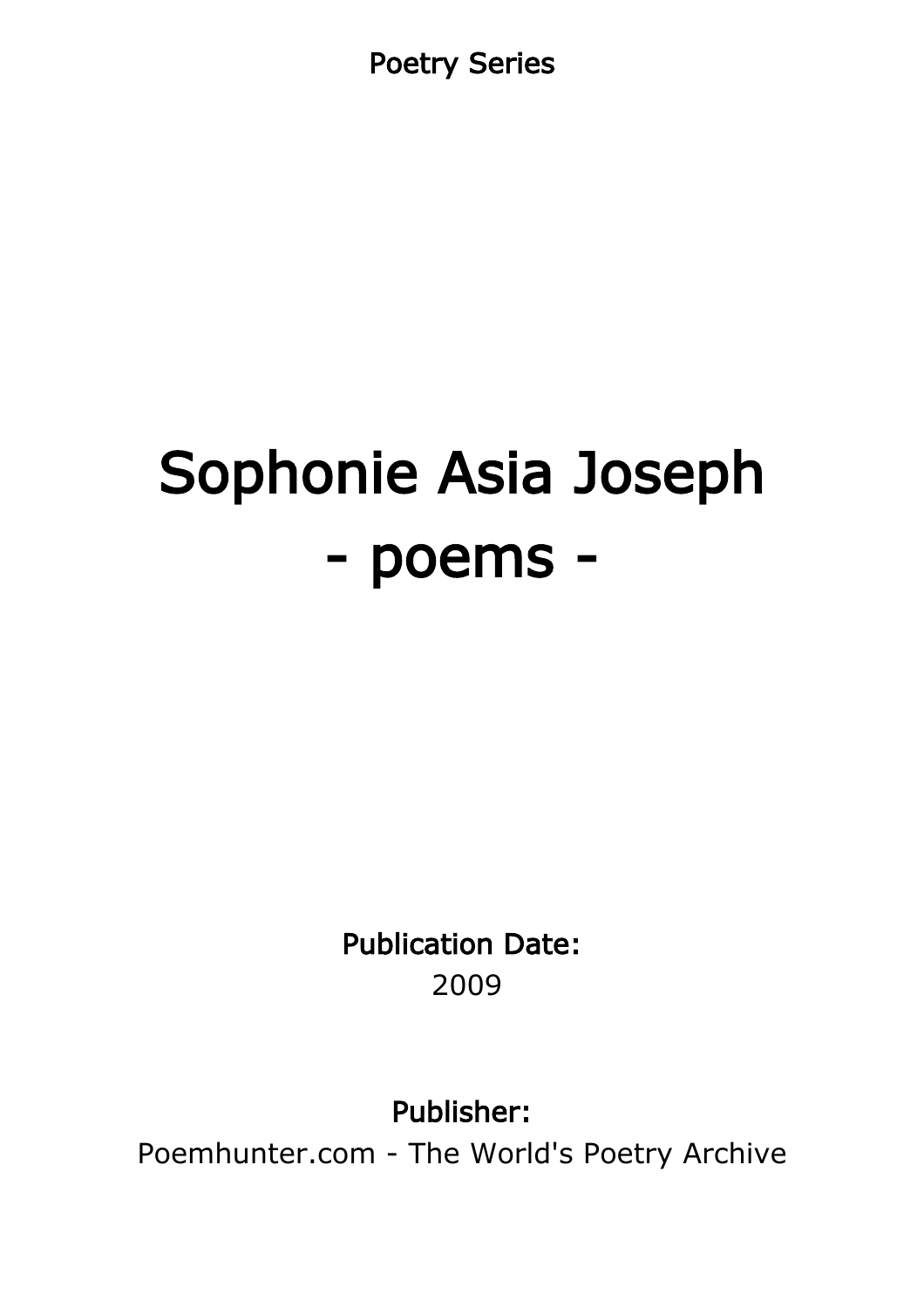# Sophonie Asia Joseph(10-16)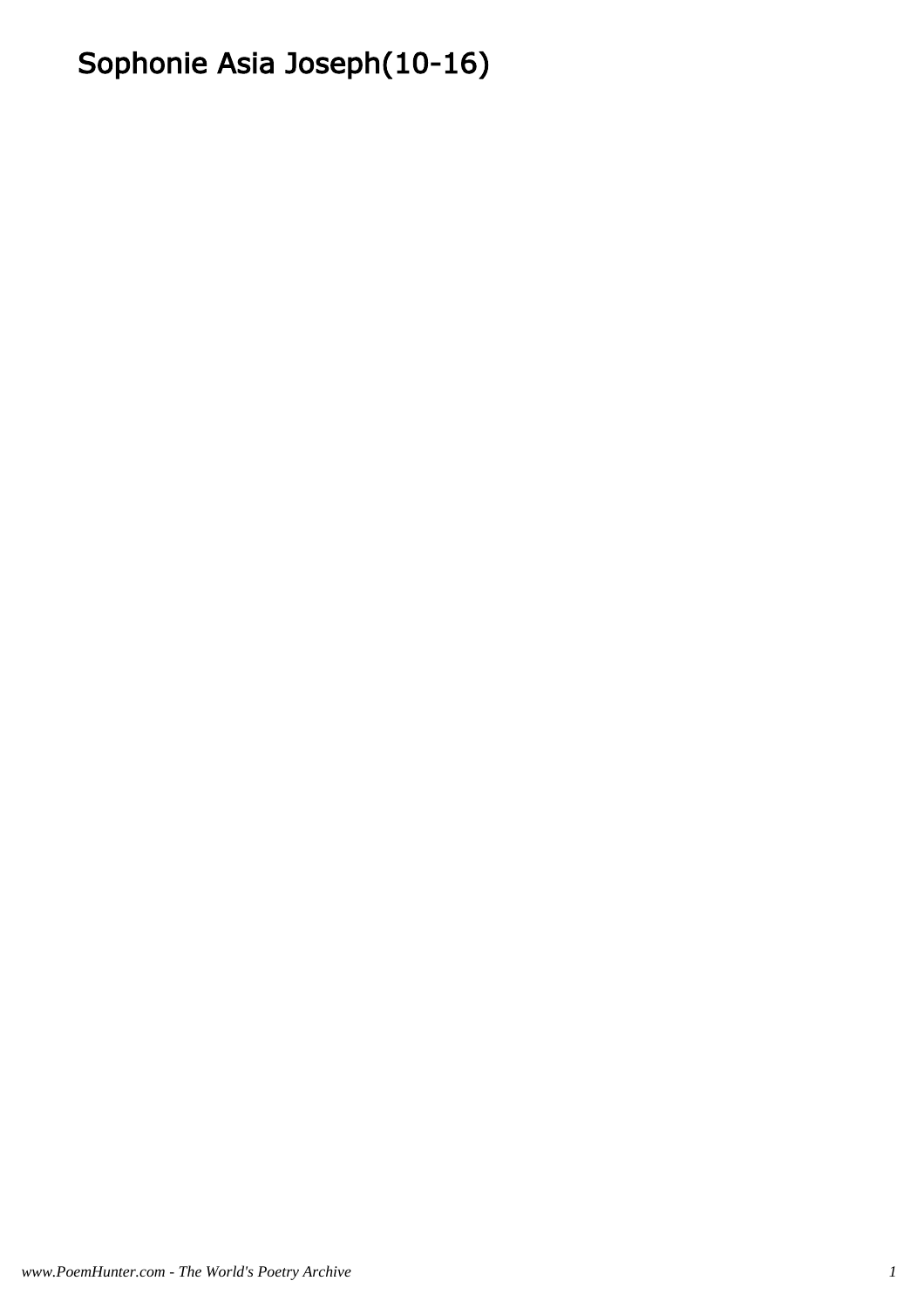#### \*\*\*iresistable You R\*\*\*

You are so hard to resist I try to stay away but my heart insist I feel "16" again giddy at his boyish grin Always thinking of him He thinks I'm so hot And wish to show me what's he got He fantasies' about me Slips up and calls me Fefe A whiff of his cologne Makes me want to take him home I don't know what he's done But I want him alone My heart beat race Anytime I see his cheesing face He tells me I'm sweet And we should go some place and meet Lie till dawn under the sheets I wan him bad Think he'll be the best I've ever had That deep rich chocolate skin got me going insane Can't you see it is you I want Or must I write it in a bigger font? The problem is Not mine but his He wants me for a calculated time While I want him selfishly, all mine He wants only hours And flee like cowards Cant make him mine, don't got that power To make him stay So think I'll just lay So he wont go away

\*\*Asia Jay\*\*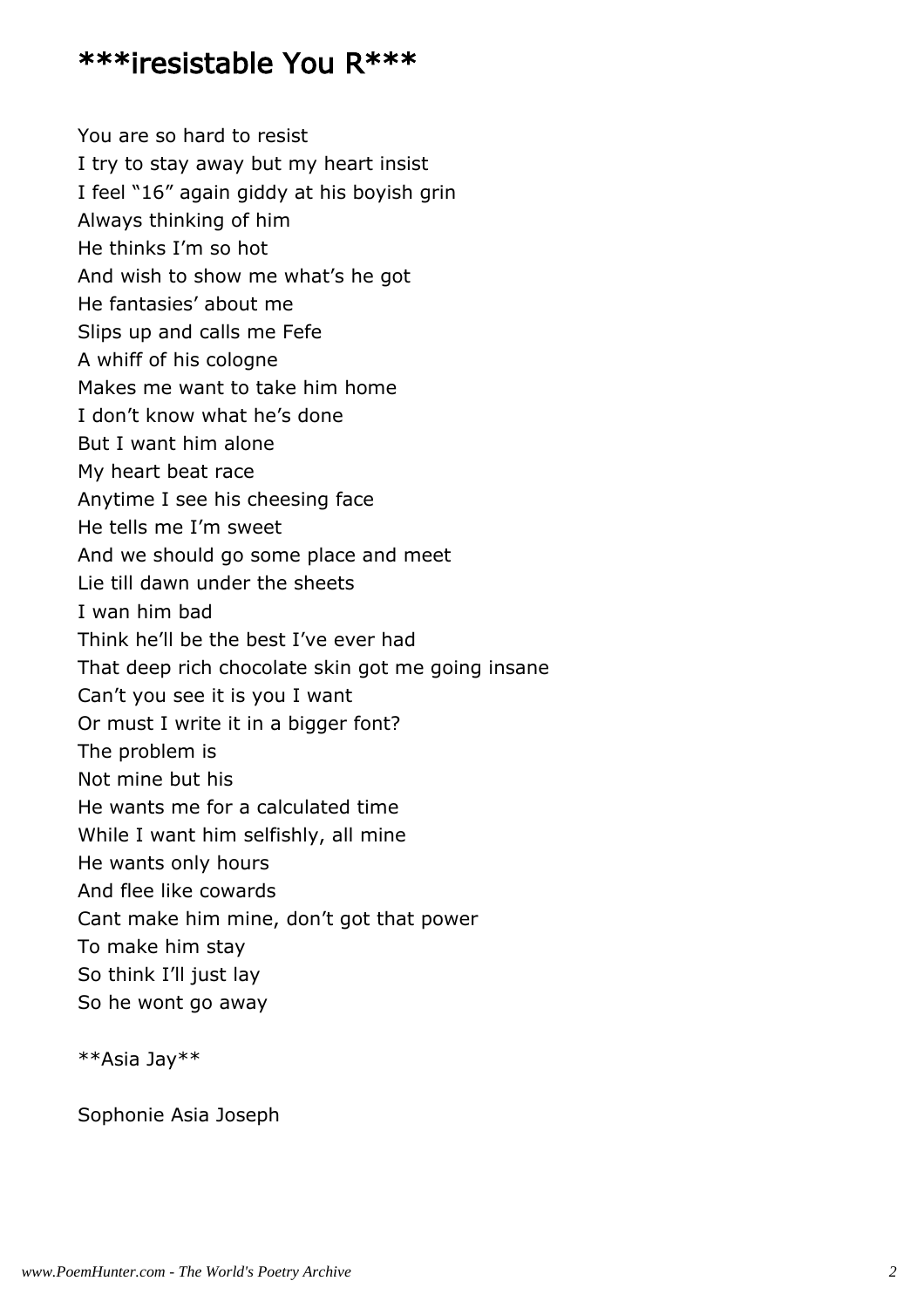#### ~pain Killer~

: ( I am sorry to hear bout your dad Though I know you're very sad As you tell me the problems I dont really know how to slove them So with my kips i kiss The tears of being dissed Feel you pour out your anger I take it in knowing it to well Your pain is released to me You reach heights and go deep I feel you're heart in heat Into me it seeps You hold on to me tighter My strokes take you higher Your back etched with my name But don't feel the pain Switching stories As Switches on horsey' Though my back is to you I am totally listening boo I feel your pain now full affect The head board hit my tet You ask to stop Heck no! Climbing on top I need to feel your hurt No need to be curt I'm sorry that you feel so bad but i'm here to stay so don't push me away Wanna be your healer give you some of my loving pain killer

\*\*\*many thanks, Asia Jay\*\*\*\*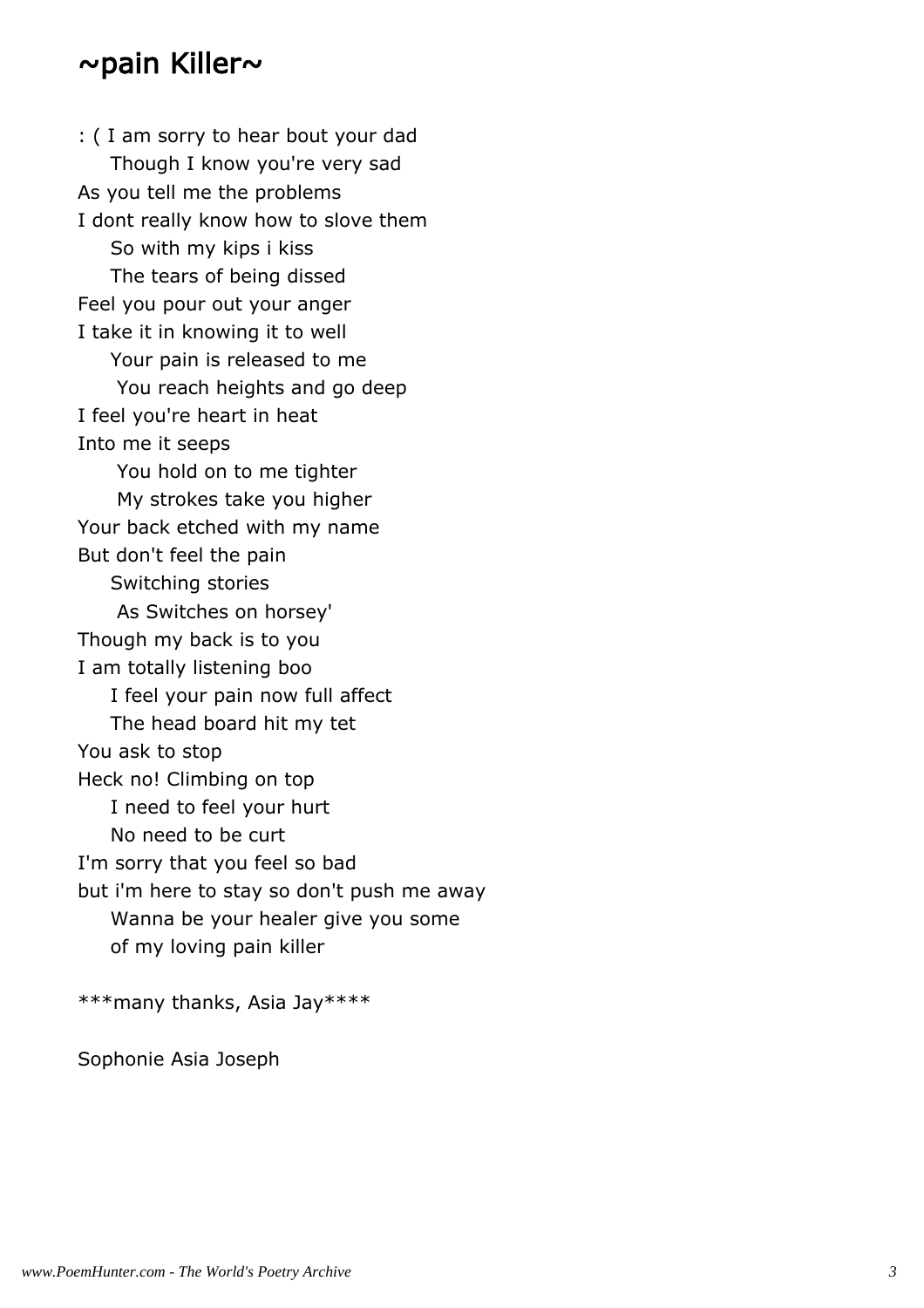## A Wife I Visited In Haiti

6a.m is much to outdated for a lady no you must be up by five o'clock baby.

dishes cannot wash themselves also laundry needs to be put up on the shelves.

My black leather boots need to be polish for I have got a meeting at the college.

Go get water from the lake and would you please bake me a cake.

Aren't you going to feed the goat then put my lunch and tools in the boat.

Ooh Mrs. I want me some fish go head put right here in this clean dish.

The boudoir mandates cleaning what, spending money? I don't know the meaning!

The children are almost home from school quickly grant me my food.

Ah my feet hurt so bad give me sugar, kiss your dad.

Come lay with me then you may eat.

No? You'r e compelled you are my wife you elected this life! ! !

\*\*\*Many thanks, Asia Jo

I could go on, but for the sake of you readers I chose not to.......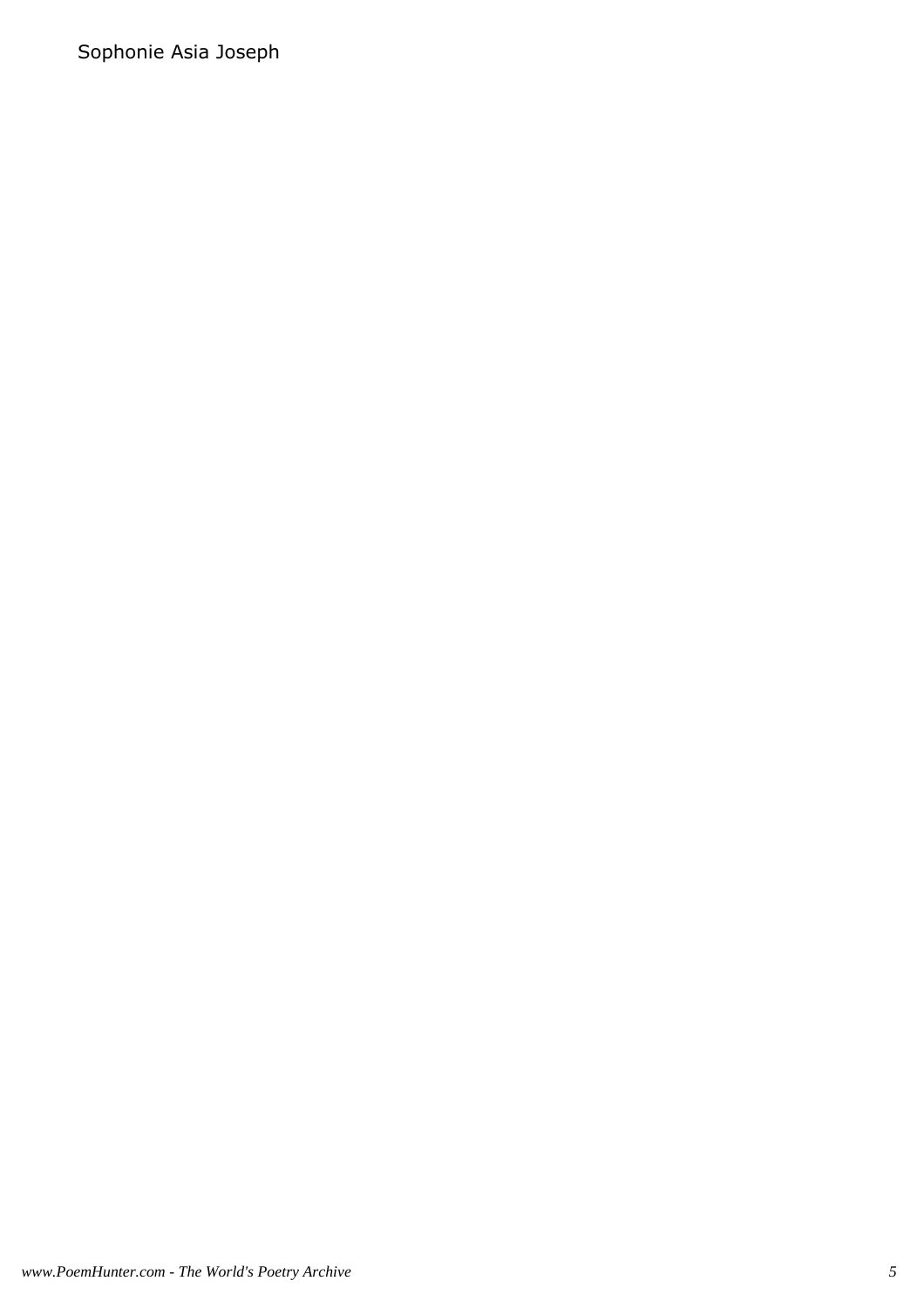## Almighty

I stray when I get my way, and yet here you stay I come back to you day after day Knowing I've caused you harm, but you've held onto my arm I forget you when I smile, then the tears flow for miles And soon at your feet we meet, and you're always ready to greet And you always stop the pain, I know I use your name in vain And never do you leave me, but at my side do you seat And when I'm doing wrong you wait at the door to greet me You are my Almighty strong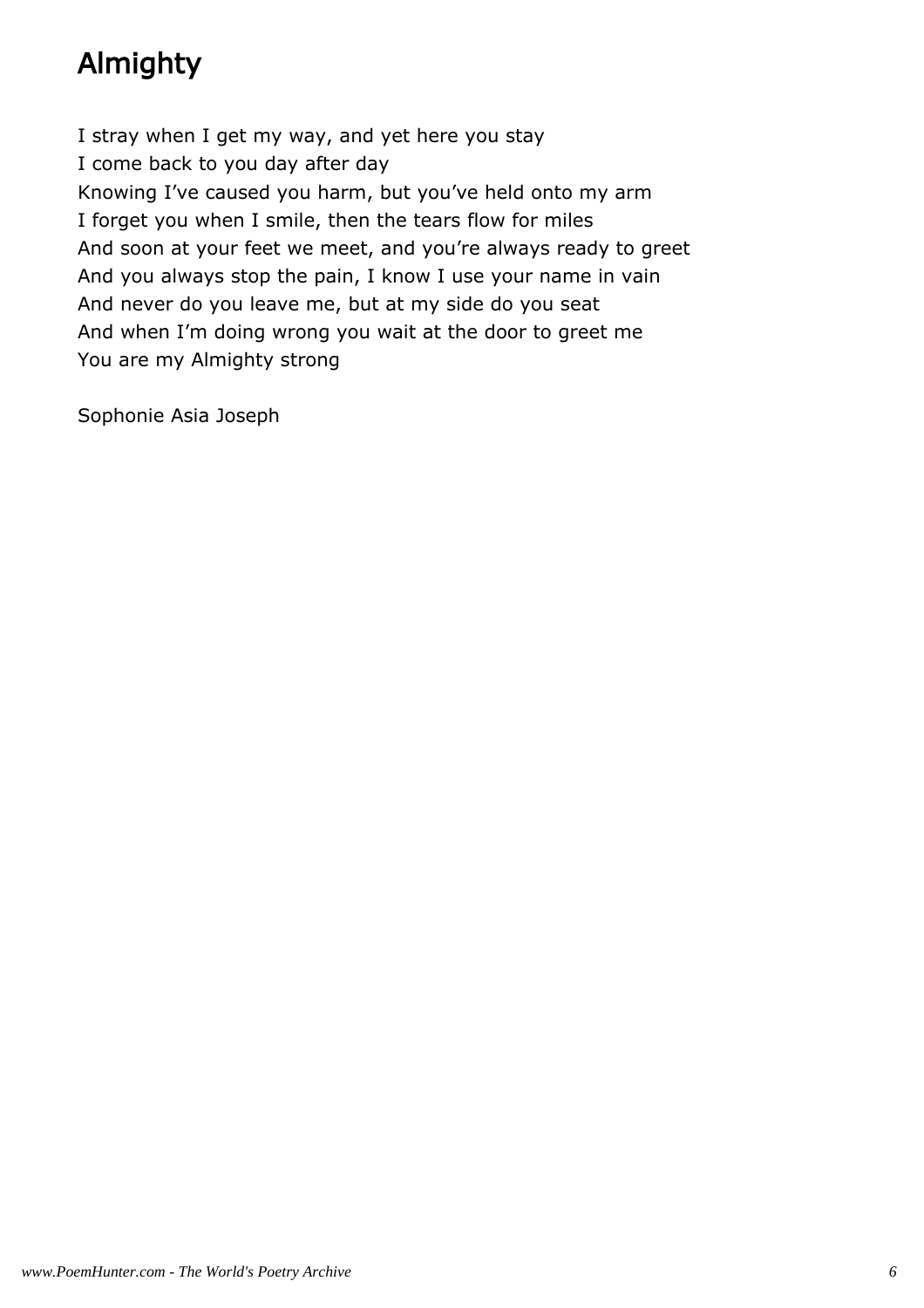## Another Love Poem

I waited 4 you all night Just to hear you sigh That would be alright

But you never came My feelings yet remains unchanged I will love you the same

For you are my hear From the very 1st start And hope we wont remain apart

I thought to call But didn't wanna seem desperate at all So into sleep I'd fall

Dreaming of sheep one min The surprisingly you're in it And it does have a good finish

With me in your bed Supped, and well fed Hearts are a' blazing red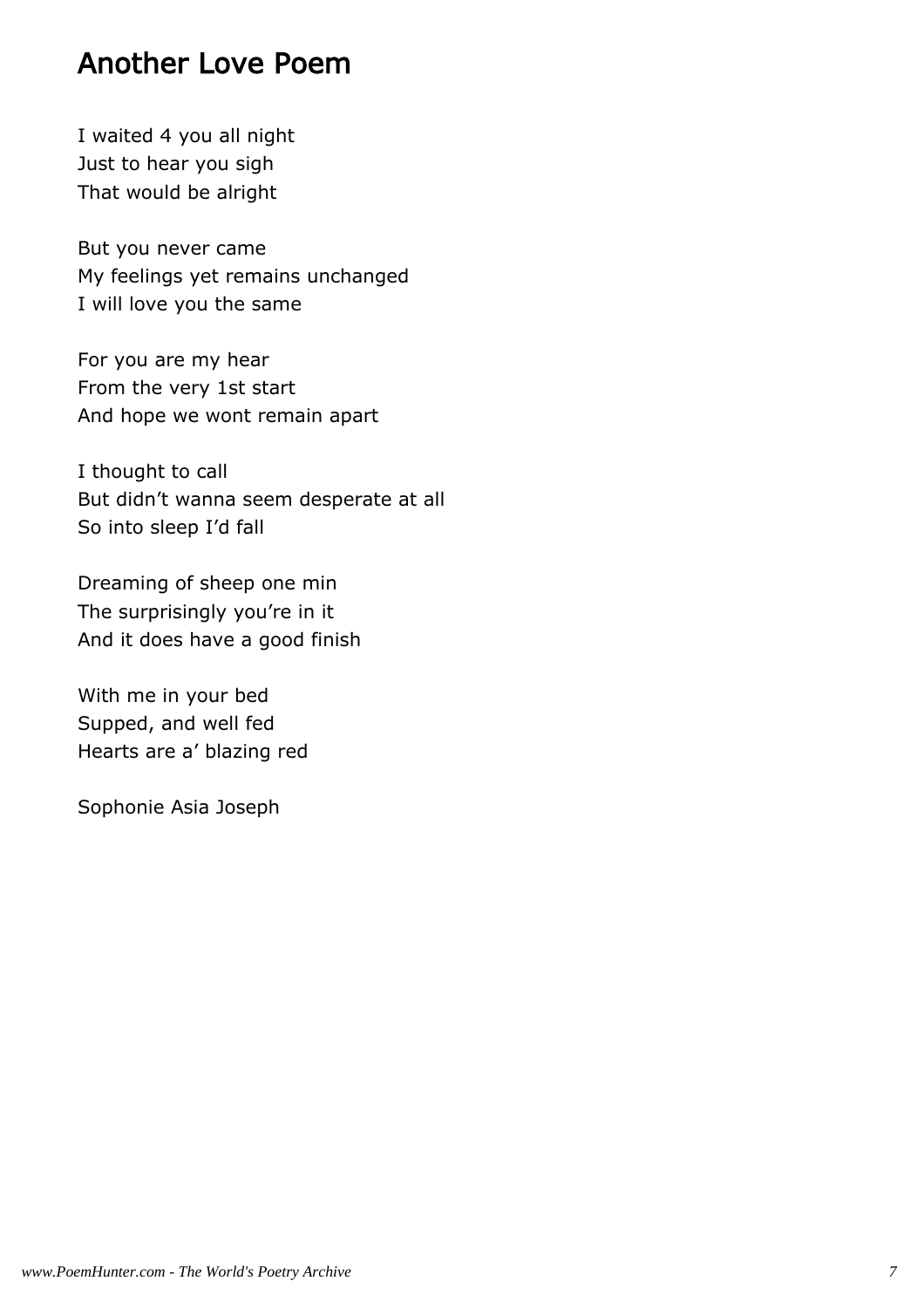## Completly Yours

You have taken over my soul My whole body trembles in anticipation to see you My heart skips a beat where Your name is mentioned My knees grow weak Whenever it is we speak My breath gets short each Time you give me that look My lips get moist Anytime we kiss You dominate my every thought You control both day and night I don't know death, but it as if when your are not here, I live death You're the reason I smile You're are my energy when I work You're an inspiration to me You are the source of living I am forever yours I submit my whole being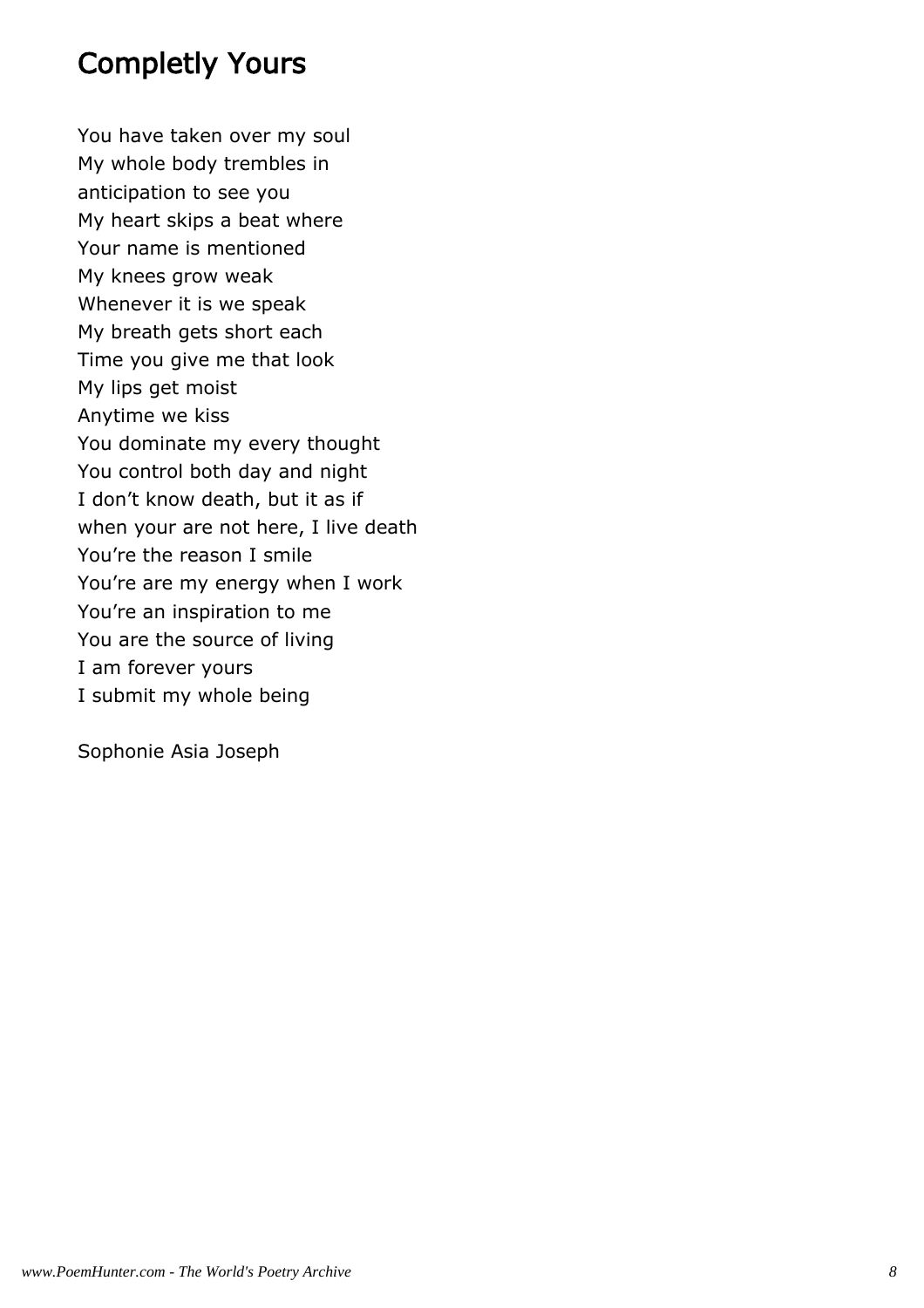## Crazy Gal

A perfect man? Is there such a thing? Have you fallen off a bin?

One with lot's of money and lips as sweet as honey. Everything he says, seem so funny with a desirable chest, flat tummy.

You must be delusional because these requests are quite unusual. A perfect man? Don't you dare say that again.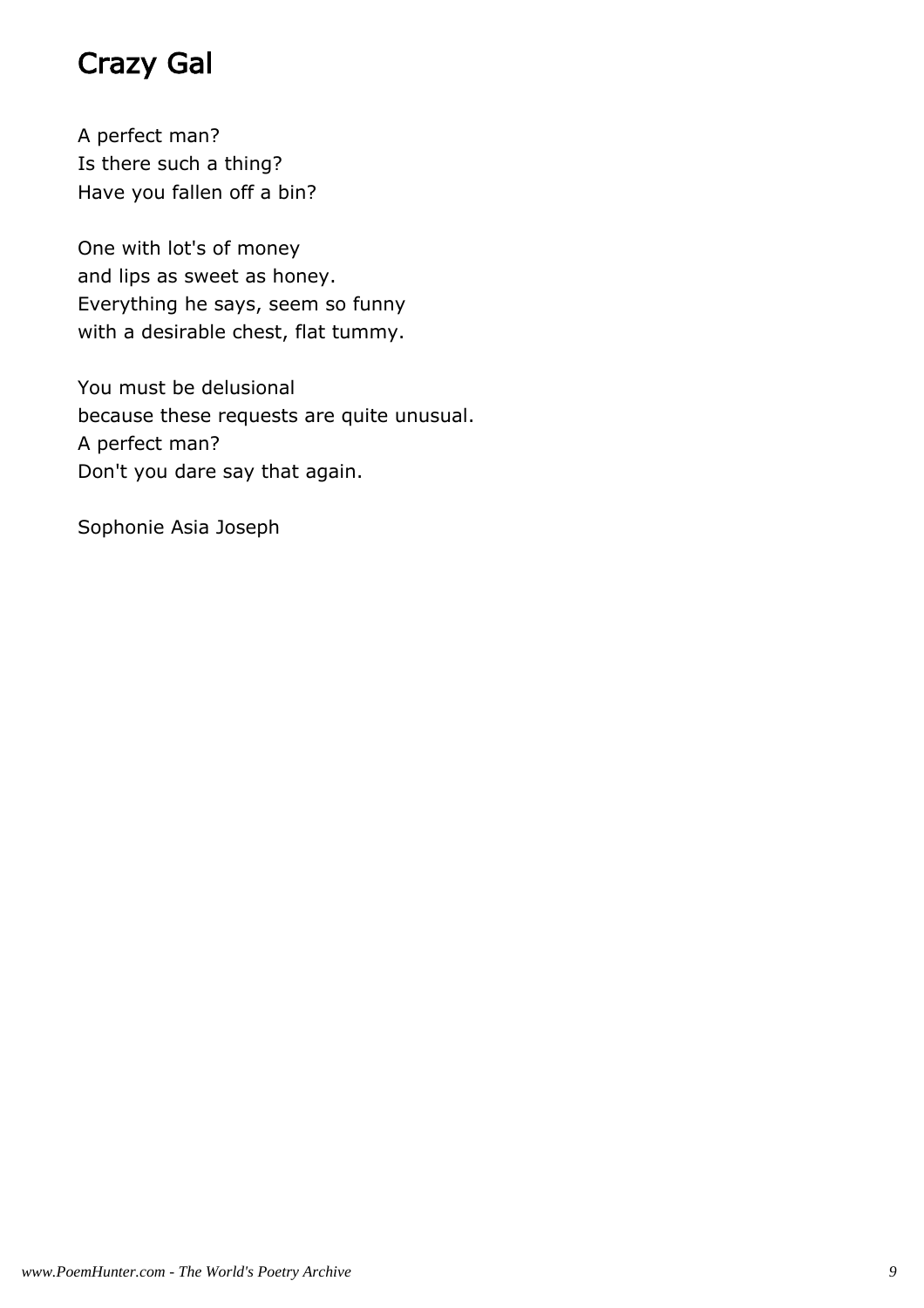## Cyber Friends

These are special kinds of friends No need to lie or be who you aren't They take you for who you are for they to are not perfect They send smiles your way and greet you every day They applaud your accomplishments and send roses by the dozen They can stare at you when and however long they want They wont no your secrets unless you tell them They cant see the expressions on your face \*\*you spend long hours using all kinds of words building up a friendship that may never work for where they tell you they are may not be true and when they send roses it's not only to you The kisses aren't real cause their lips you can't feel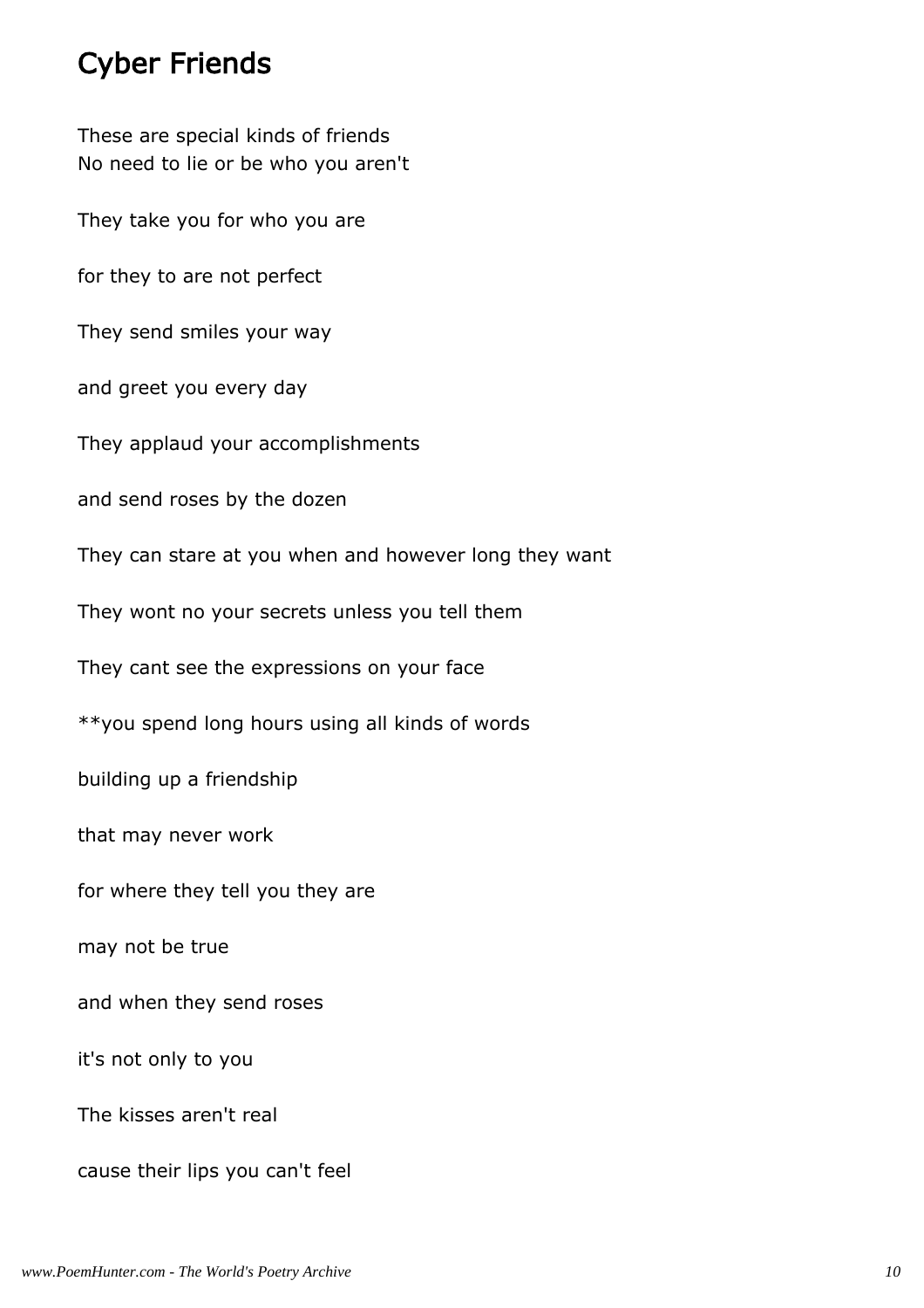The letters are not warm

and is corny than corn

behind the computer you sit

and the enter key you hit

for days no end chatting to your on line friends

Many thanks \*\*Asia jay\*\*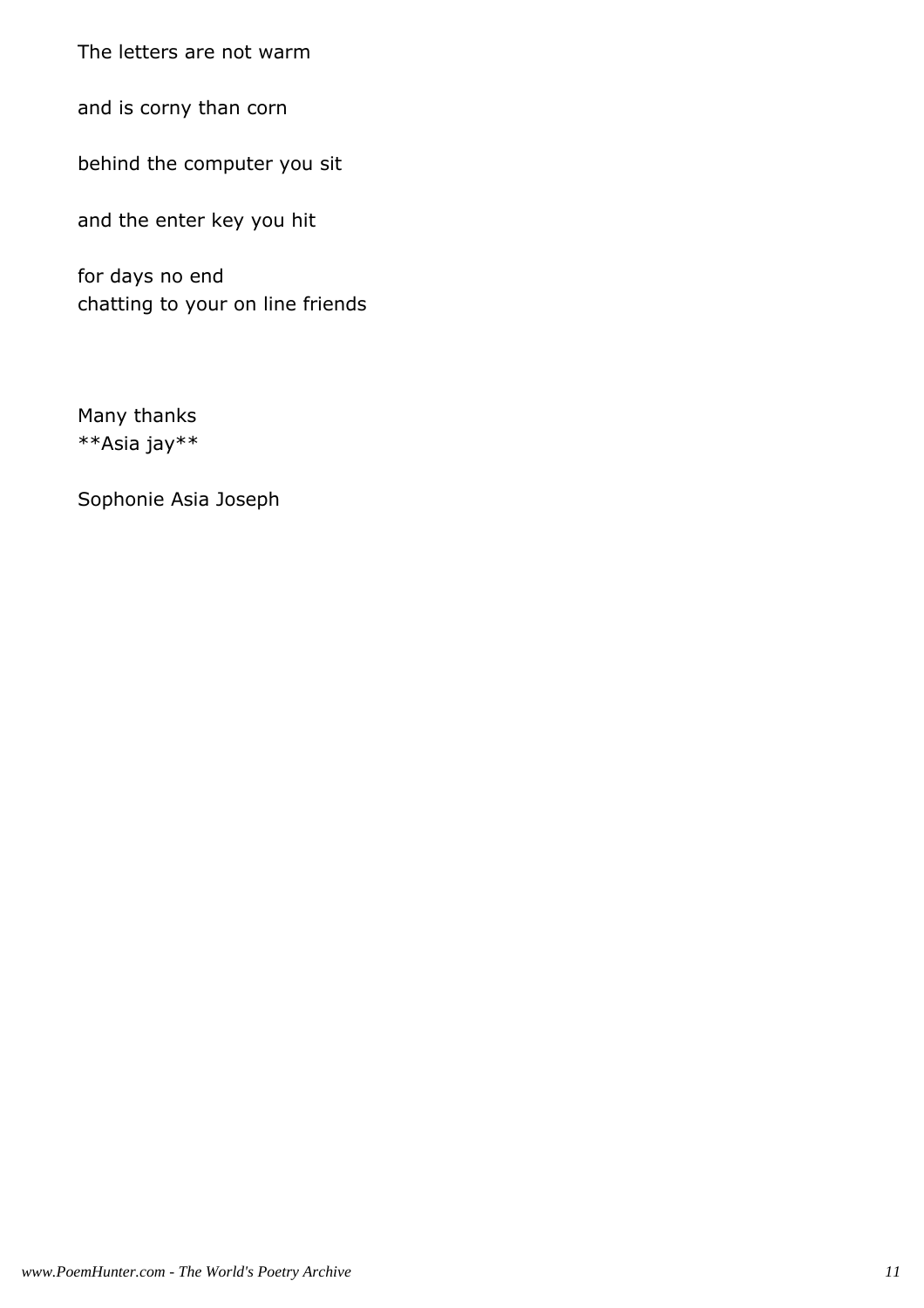## Definition Of The Five Senses

Eyes: are to look at the fine dark skin and capture in the exquisite body

Nose: is to pick up the delicious scent left on the pillow

Lips: ooh those lips, are to kiss away wherever there is pain

Ears: are to listen the soft whispers of the night

Touch: is to respond all the sites in the body that hungers to be made well

\*\*\*Thank you, Asia Jo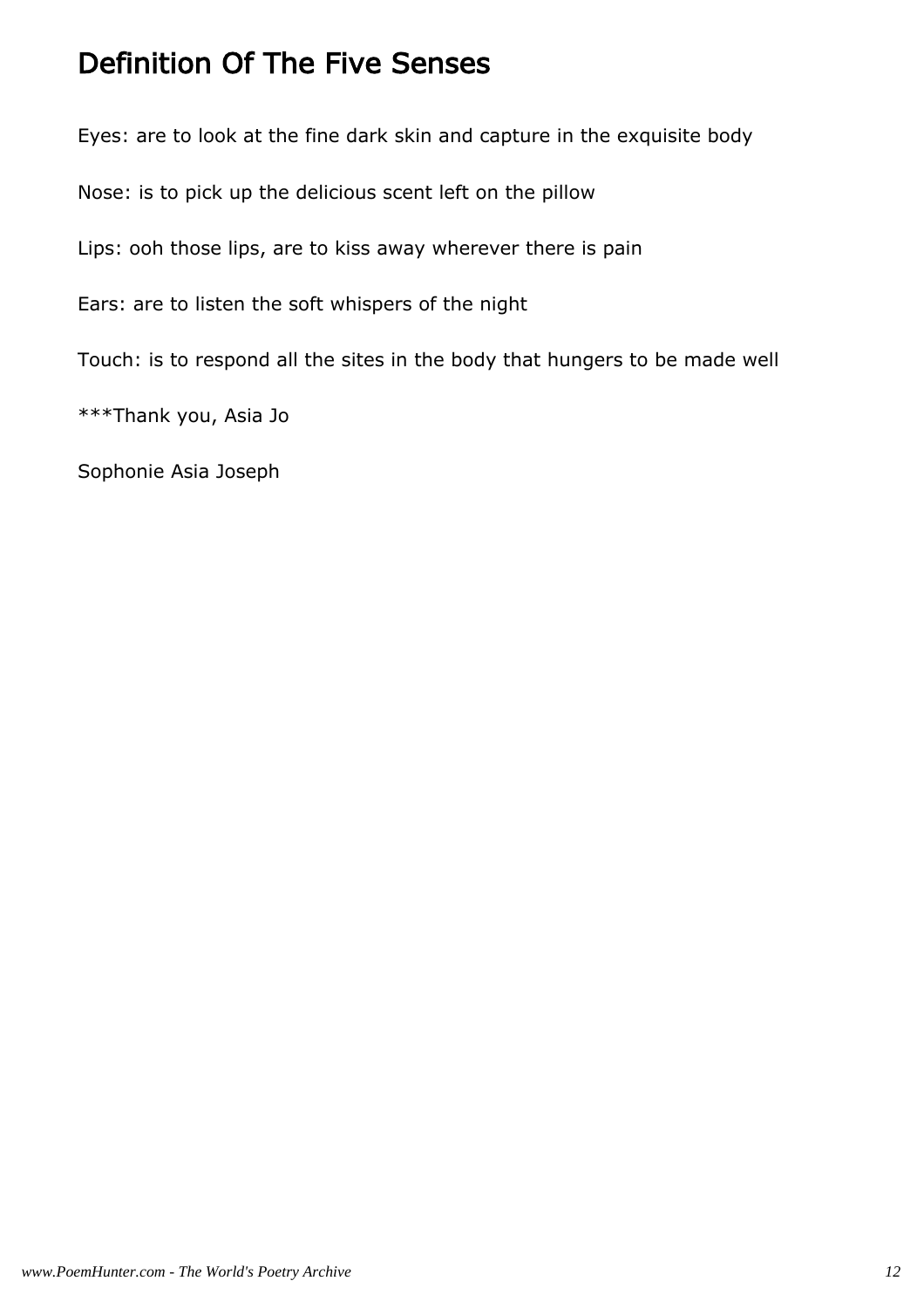#### Deportation

All mommy's and daddy's work for nothing brought you here to make you something

Make them proud and hold their head in a crowd

Twenty some years a waste Couldn't find a lawyer to view your case

Was not raised there it just doesen't't seem fair

Going back with only a sack

All your money and taxes they cant fax it

Treated you as a criminal gave you the minimal

Left behind a baby and no real lady

Your one and only son but you signed so it is done

Can't really cry cause I didn't get the chance to say bye

But I will miss you and I'm sure you'll miss me too.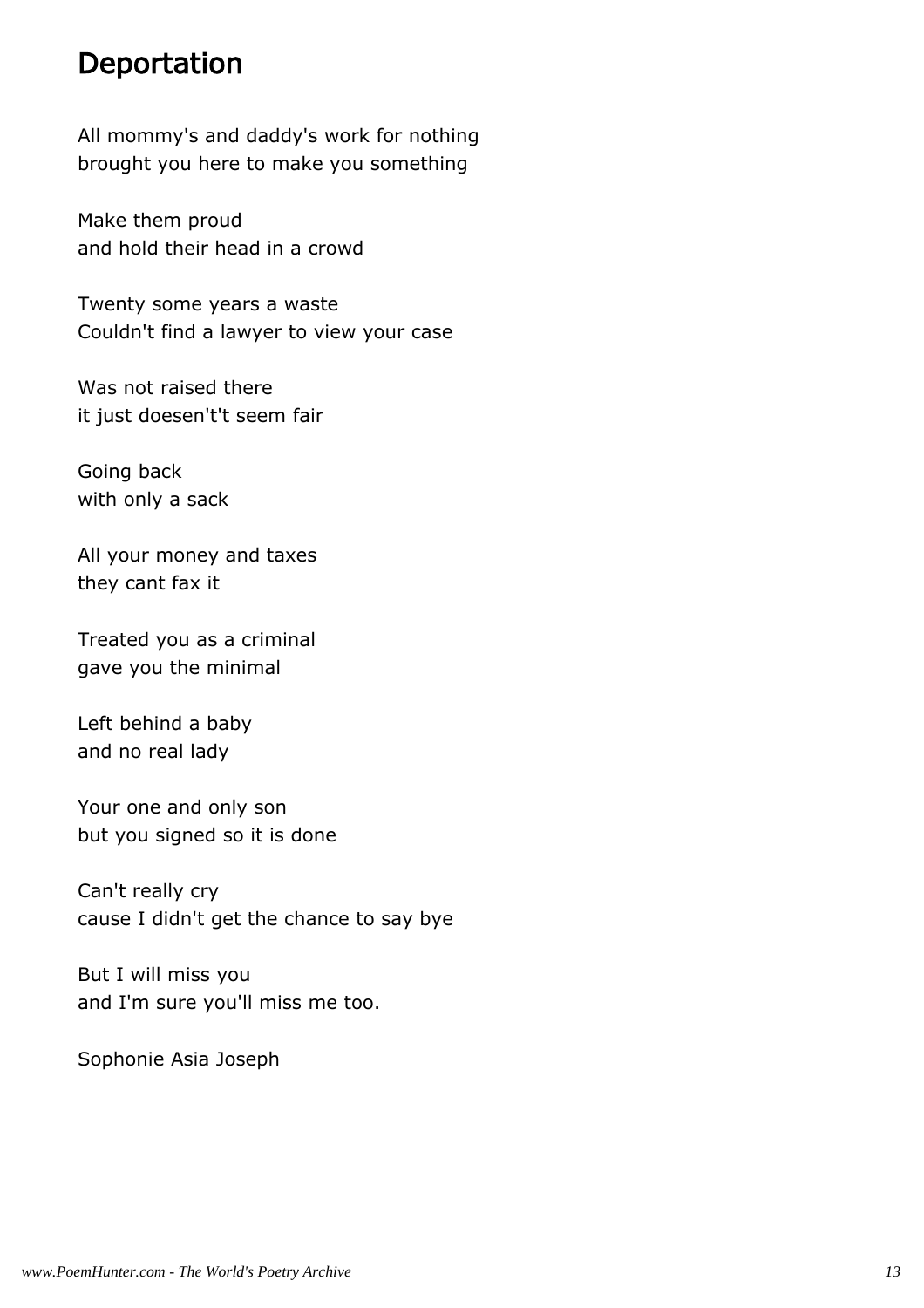## Diabetes

It's nothing to play with this pain that is hated it comes from the sick man that roam our streets sometimes during the day sometime at night you never know what hes thinking but hes always watching looking for you to slip maybe eat a Lil bit more than theres room sometimes he gets your mother or maybe your father first but who he really want is you but your young and naive so you don't take care of yourself love that sneaker bar and that vanilla ice cream while hes rubbing his palms together he'll hit you during the first bite your urinating quite often then again you drink Pepsi breakfast, lunch, and dinner so we dismiss it sticky bathroom floors? Theres gotta be something more Pepsi cant do all this damage body not forming insulin never even thought to question sugar 600 got you in a diabetic coma

 $\sim$ love you lil brother $\sim$ \*\*Asia Jay\*\*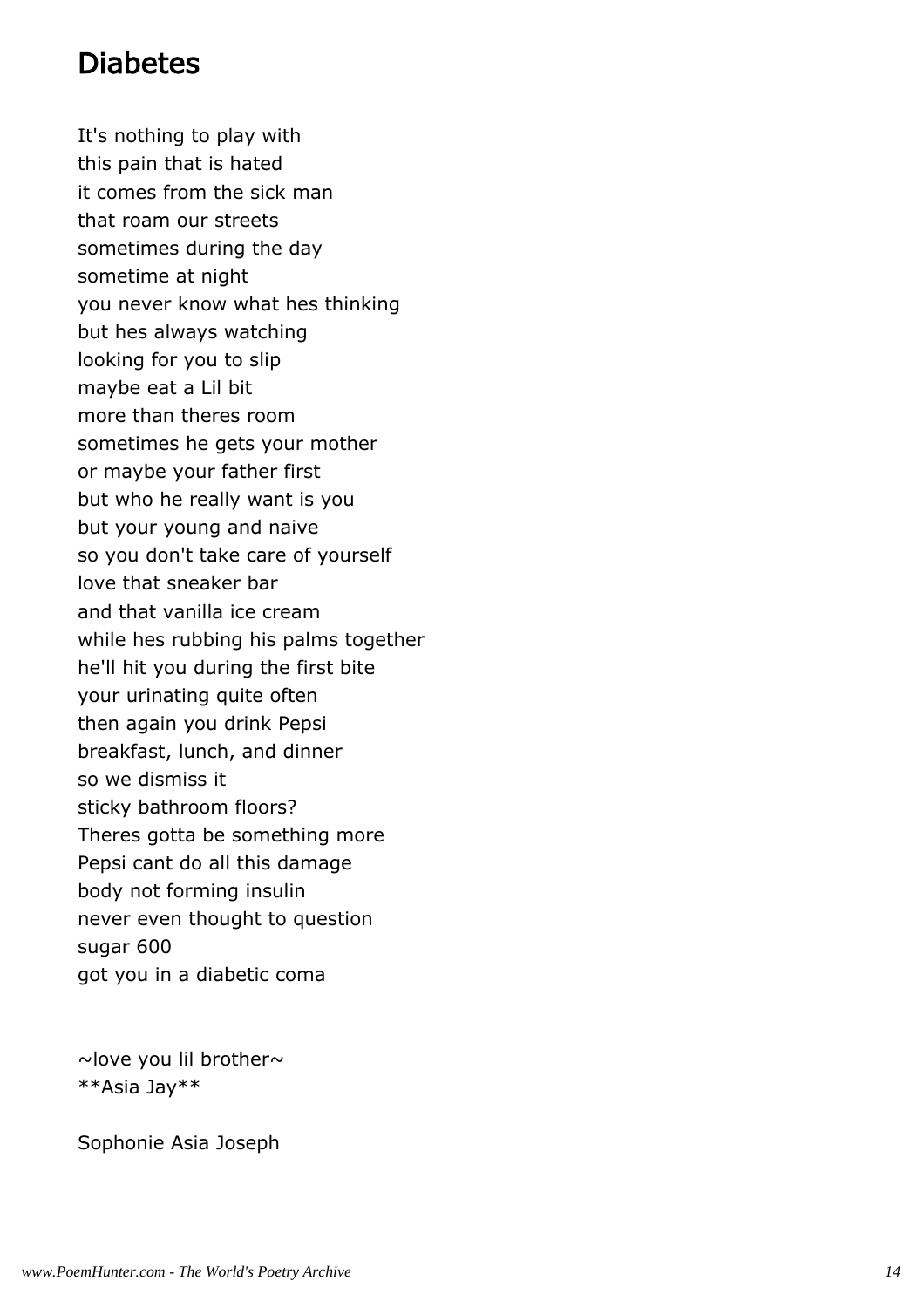## Finding The Path

Growing up you've always had a helping hand they'd pull you up out of lifes quick sand you were taught right from wrong what you learned played like a never ending song now a man, path don't seem so clear don't know which way to go diffrent stories that you hear go left and get shifted in with the rest and never thinking for yourself choice is made monies been paid hearts are pained just to fit in go right already stand out it was okay to fight instant gratification is not for to nite looking foward further down insight the whole picture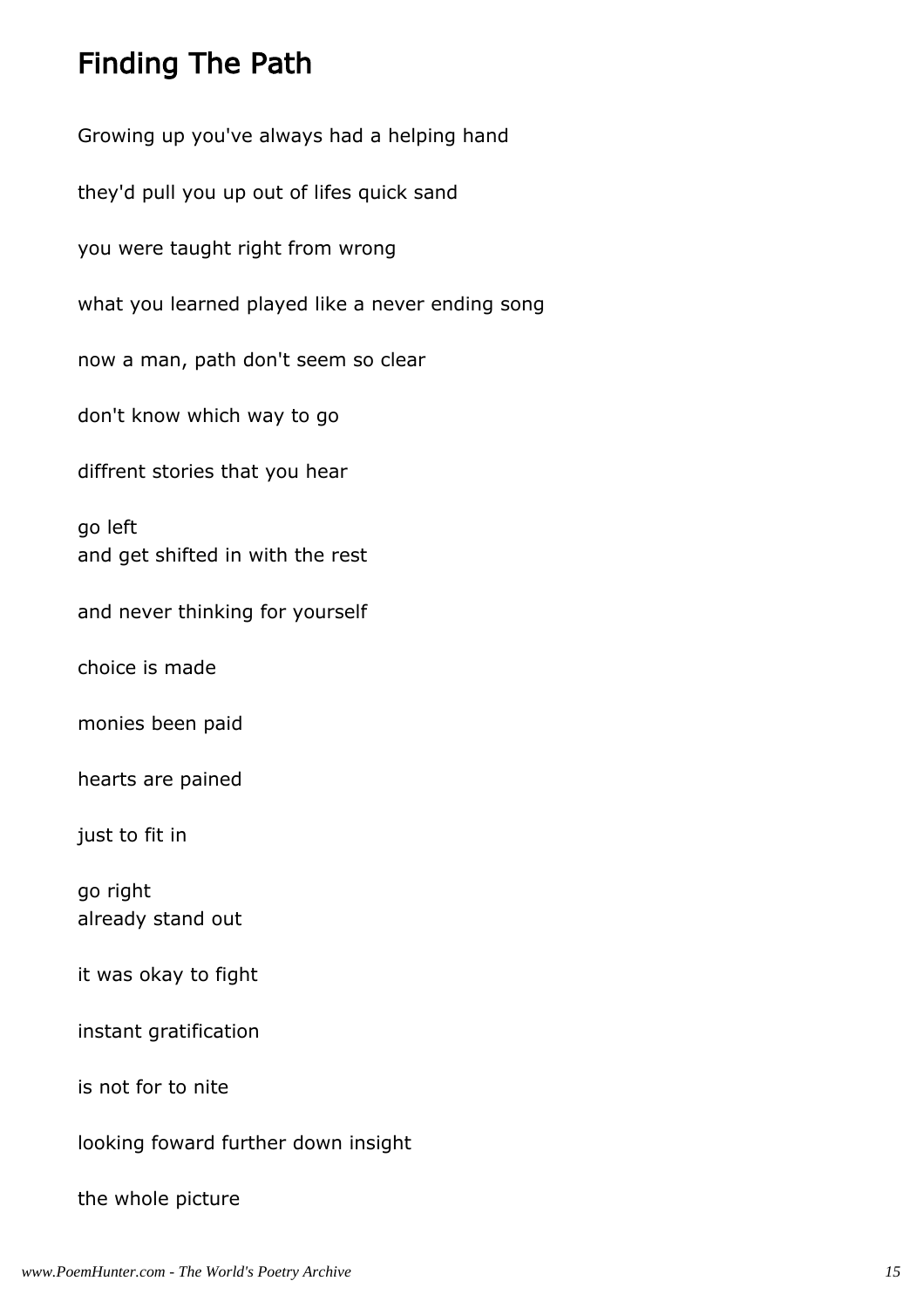what a delight but wait you want it now so you turn around made alot of people frown as you headed over to that evil ground a familar place history can't be erased didn't learn from your mistake wanted nobody to hate thought it to late to change how could you? when all you know is pain made way on over thought to look back but their the lil cuttie sat so to that familiar place you went and she's no longer a tempt you had it day in and day out till no longer you can win and died in a puddle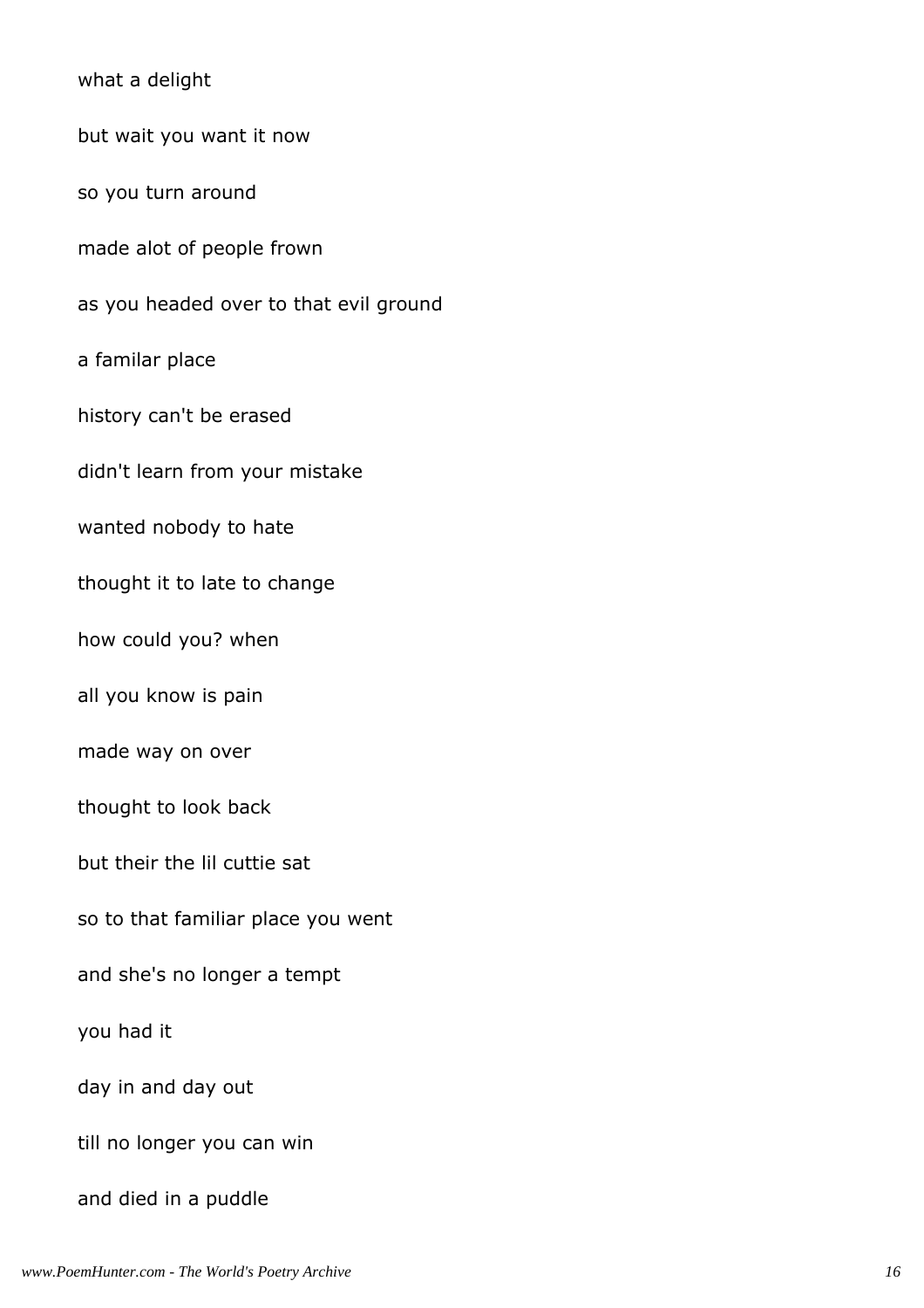of your own sin.

\*\*Please comment\*\*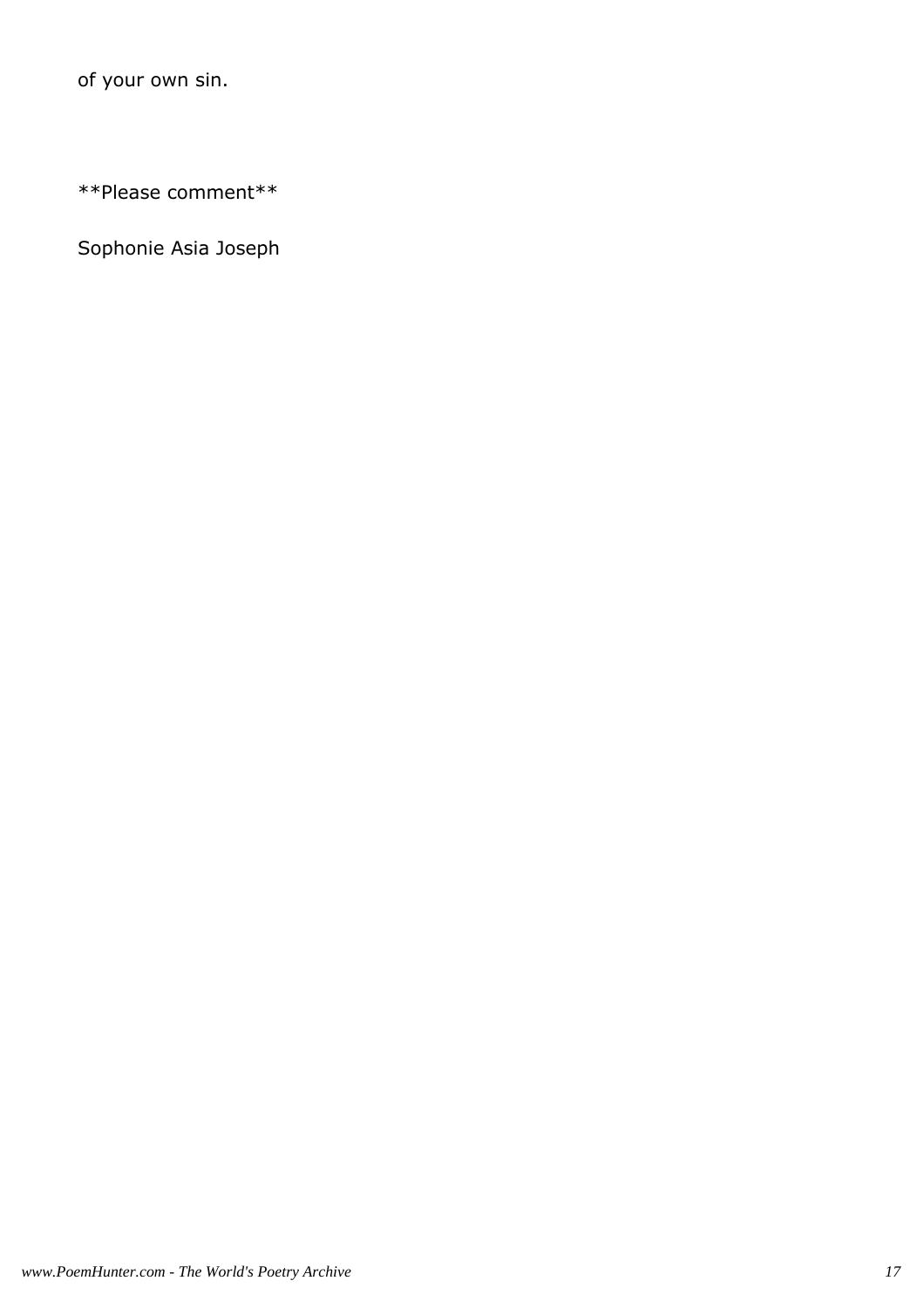## Forbidden

I lie awake next to you thinking of how I wish you'd stay but I know that was our one rule and you'll be back next may I want to have you for ever and be mine ONLY always but you claim never and always gives you a bad case I look down @ you sleeping face and crave you again I lean in for a final taste and bite into this forbidden sin.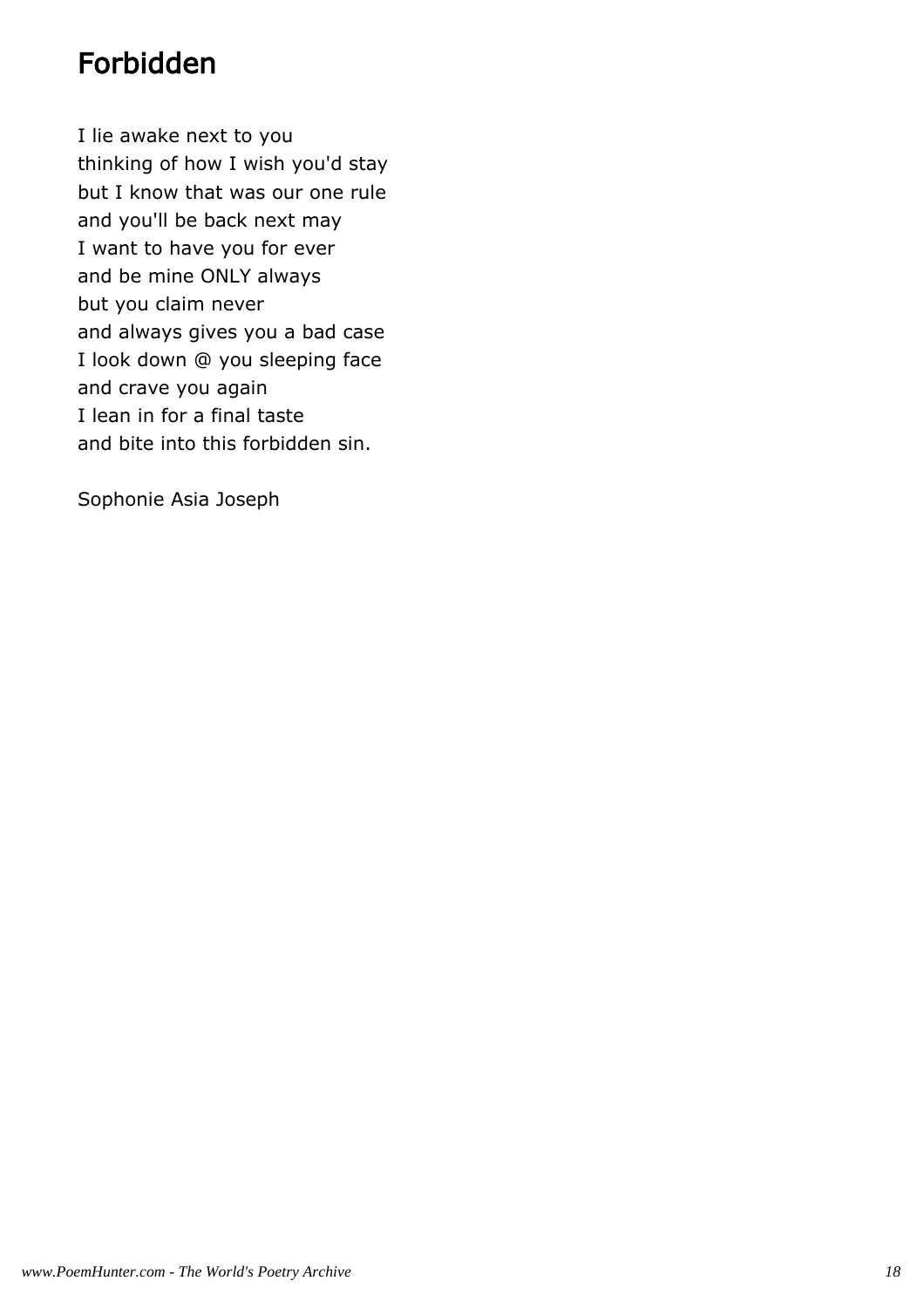## Have You Forgotten Your Strengh? ?

I haven't forgotten even though you have

the hardships of many, your mind they've crafted

the wound unhealed, in the pocket bag the deal was sealed

you're using relaxers and dye ain't nothing differnt from you and I

work odd hours, called us all kinds of names callin MY NATION cowards?

who do you think did it? you know them egyptian towers

you can go and swevel round in your chair back and forth, while stomping me down to the floor

but while you're doing that remember where you came from

even way then before we were here before they found us

tsk tsk tsk, you believe all they say is true? well how easily are you fooled

Ever heard of Tanzania? they would of left us on that nile river, see ya

we fought the current they made it to the continet

came about race was formed had the people torned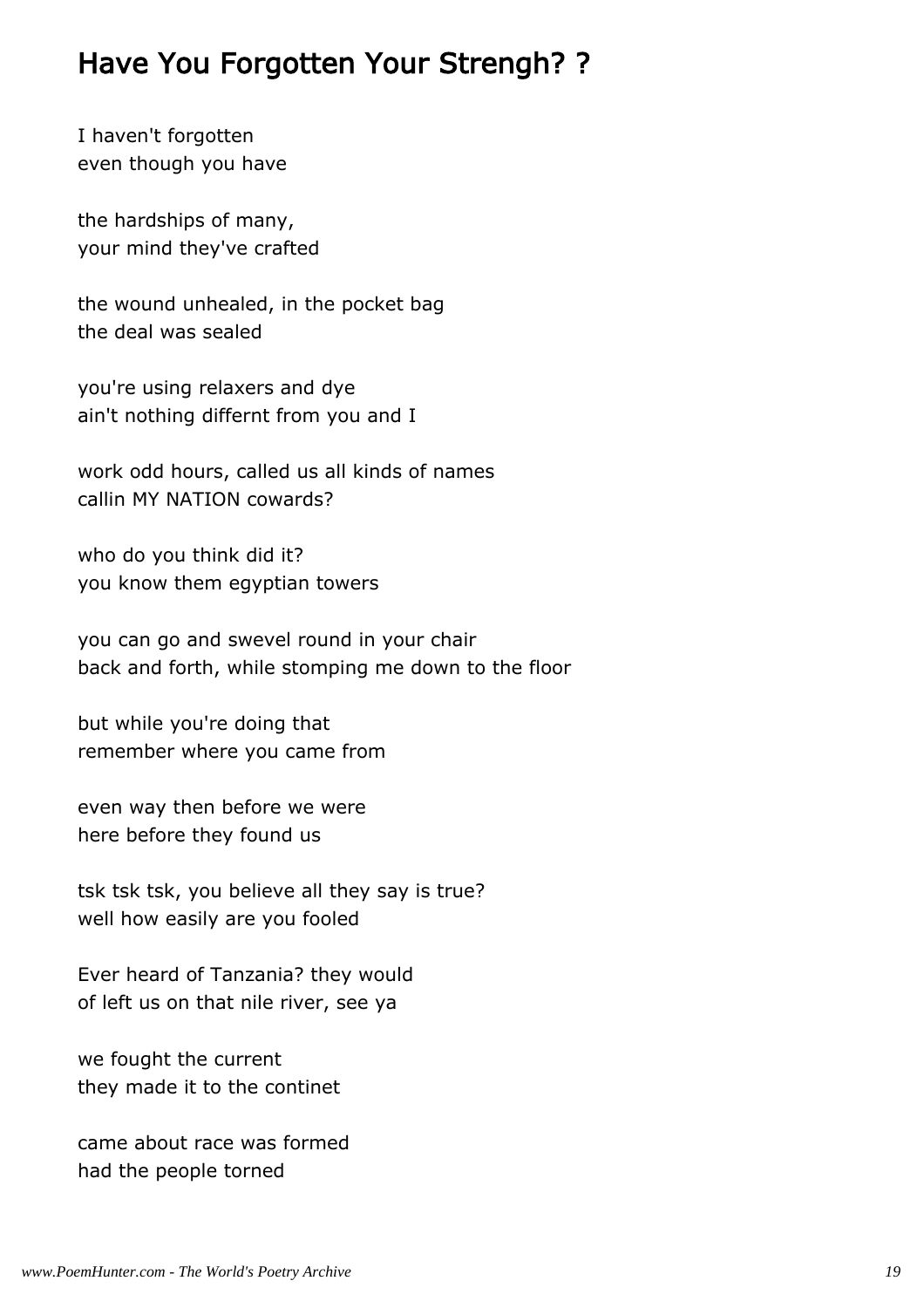divided us from skin and hair

Was this some kind of hype where we just sterotype

treated us wore than the chickens in the pen looking at us they claimed created them to sin

thinking back makes me sick that we are the same ethnic

a toc and a tic they played with your mind

look into it all, hx has an orgin though the place was foreign

not the land down under but in the desert where the water slumbered

archologial eveidence don't lie where did you get your clues where did they hide?

we all came from adams same side and YOU that divided us can never corrupt my mind!

\*\*1st time writer please comment\*\*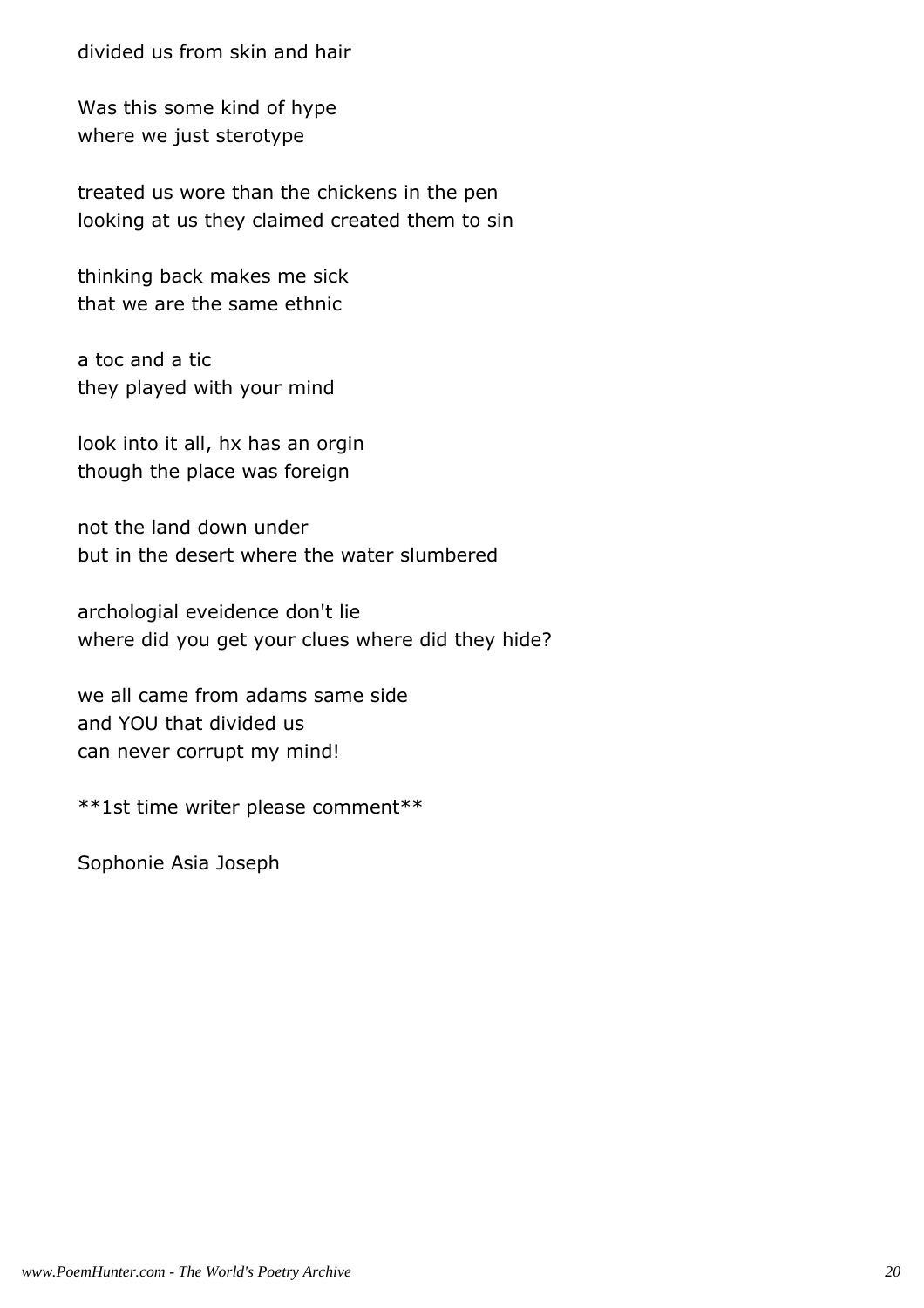## Hello

You had me @ hello When I shook your hands I felt the energy in me replaced by yours The electricity ran straight to my toes, and even lingered where its closed I rocked on my heel To keep from falling When I went home that night It was only you in my head And during the day, I swear I see you @fter the first time we made love I showered and still smelt your scent I sighed for no reason And laughed out loud at our memories Even though you are no longer here Those memories I cherish forever!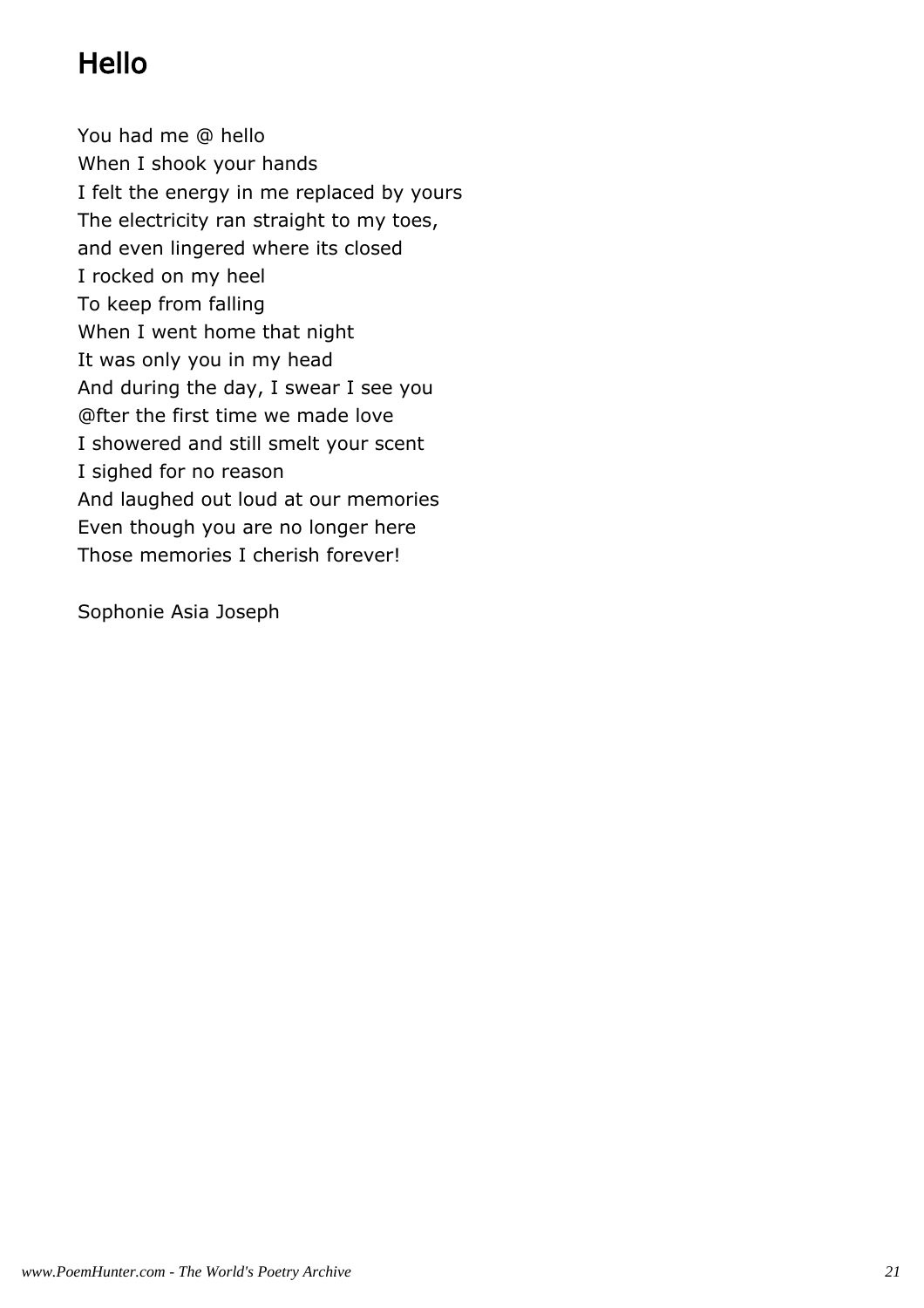## How And When?

How and when

How do you keep the love alive When all you wanna do is crawl up and die How can you make it last When he's always done so fast How can you change "I love you" And somehow make it more true How do you say "No" When he's all that you know How can you care When his loving is unfair How can you sleep When he's not in the sheets How can you cry If you don't really know why How does he still cheat If you bring him your heat How can he look If your an open book How does your skin turn a different shade When all the bruises fade How can you sit in church If your body still hurt How do you lack if your breaking your back Making his home happy To even calling him pappy How can he hit And you just sit and sit How much more can you take When waters have drawn up from Okeechobee lake They call him pastor and you say yes'a master

Please comment \*\*Asia Jay\*\*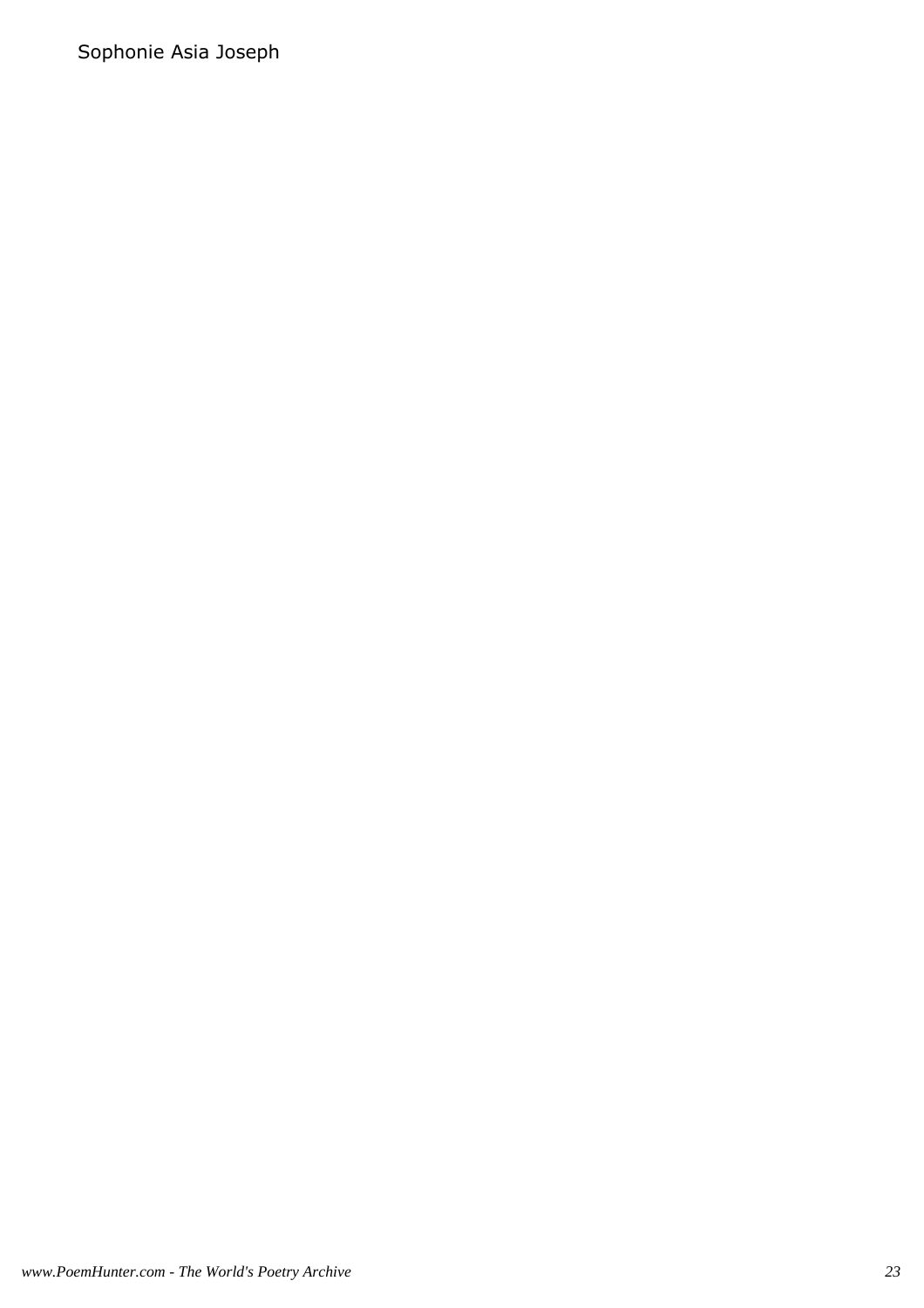#### It Works For Me!!!!!!!

This works for me! ! !

After long thought and consideration I figured if God made me to look like you would I really be happy?

You see I like it when my ass moves from side to side I also like it when I've got to much cleavage to hide

You see I like it when my back don't meet my butt I also don't mind that my blouse wont shut

You see I like when my thighs are big I also like that they don't look like a twig

You see I like it when I can take a punch I also like it when I need not throw up my lunch

You see I like it with all this meat I also like it when your mans gonna need heat

You see I like it when my checks are nice and round I also like that I can go for more than one round

You see ladies I like it that I'm big even if it makes you sick

I'm sorry that your slim pray about it take that up with him

but quit beating me up cause God didn't give you a butt

\*\*\*\* Take no offense please\*\*\*\*  $\sim$ Please comment $\sim$ \*Asia Jay\*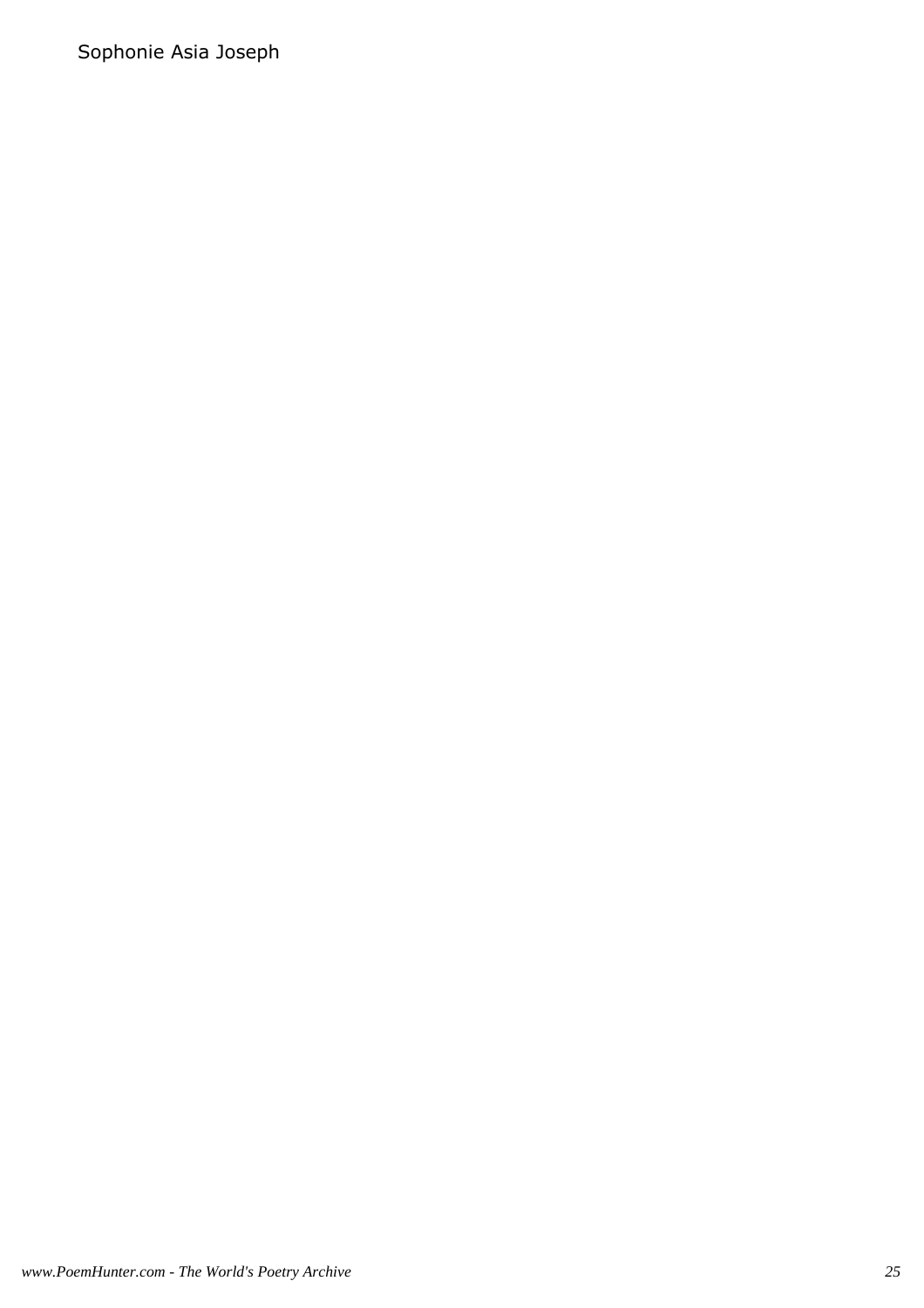## Living Right

I want to live my life right No more running around @ night I want to put down my steel So I can began to heal I want to let go of the image Because my life it has hemorrhage I want to be in your presence Being with you is an essence I want to live my learn from you And no longer care to be cool I want to live right Lord please keep me in your sight And help me make it through the lonely nights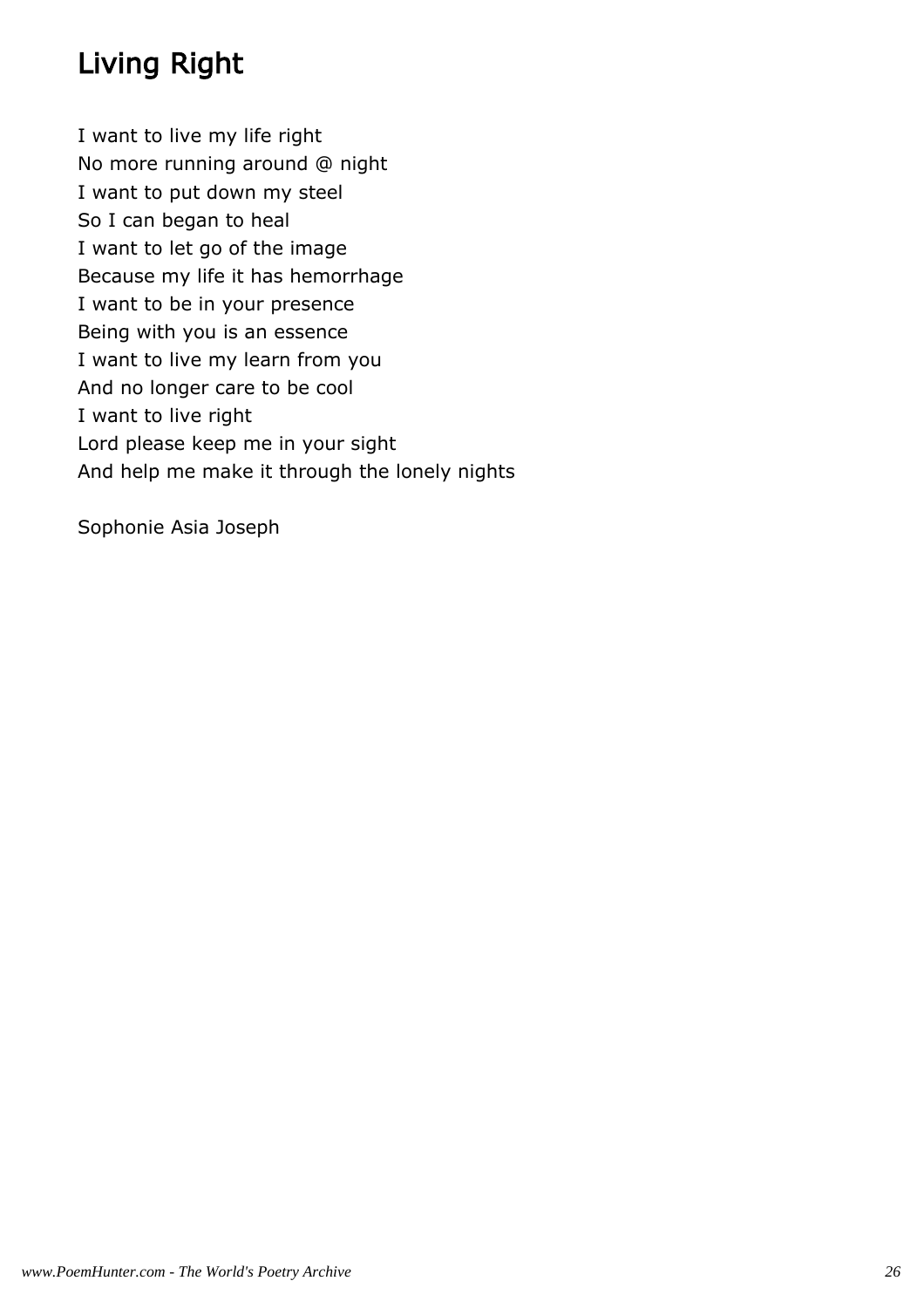## Love Making/Pen And Paper

It feels quite nice.

It's been a long time since I've layed down with you, white silk for pleasure.

As I lay on my stomach, looking down @ you I am marveled by your beauty still.

I reach and grab a hold of the key player for tonight's promises.

I have long forgotten how to use it,

but like they say, 'it's like riding a bike'.

I feel your nice smooth texture and take a hold of your firm and thick layers,

look how beautiful you are, quite short compared to others, but I know you'll handle it just 'write'. You will definitely do the trick,

so as I begin slowly at first, I get back into it, at ease, effortlessly.

The ink seeps out from the black pen and form word to write so magnificently on to my white silk paper

Sophonie Asia Joseph

\*\*1st time writer please comment\*\*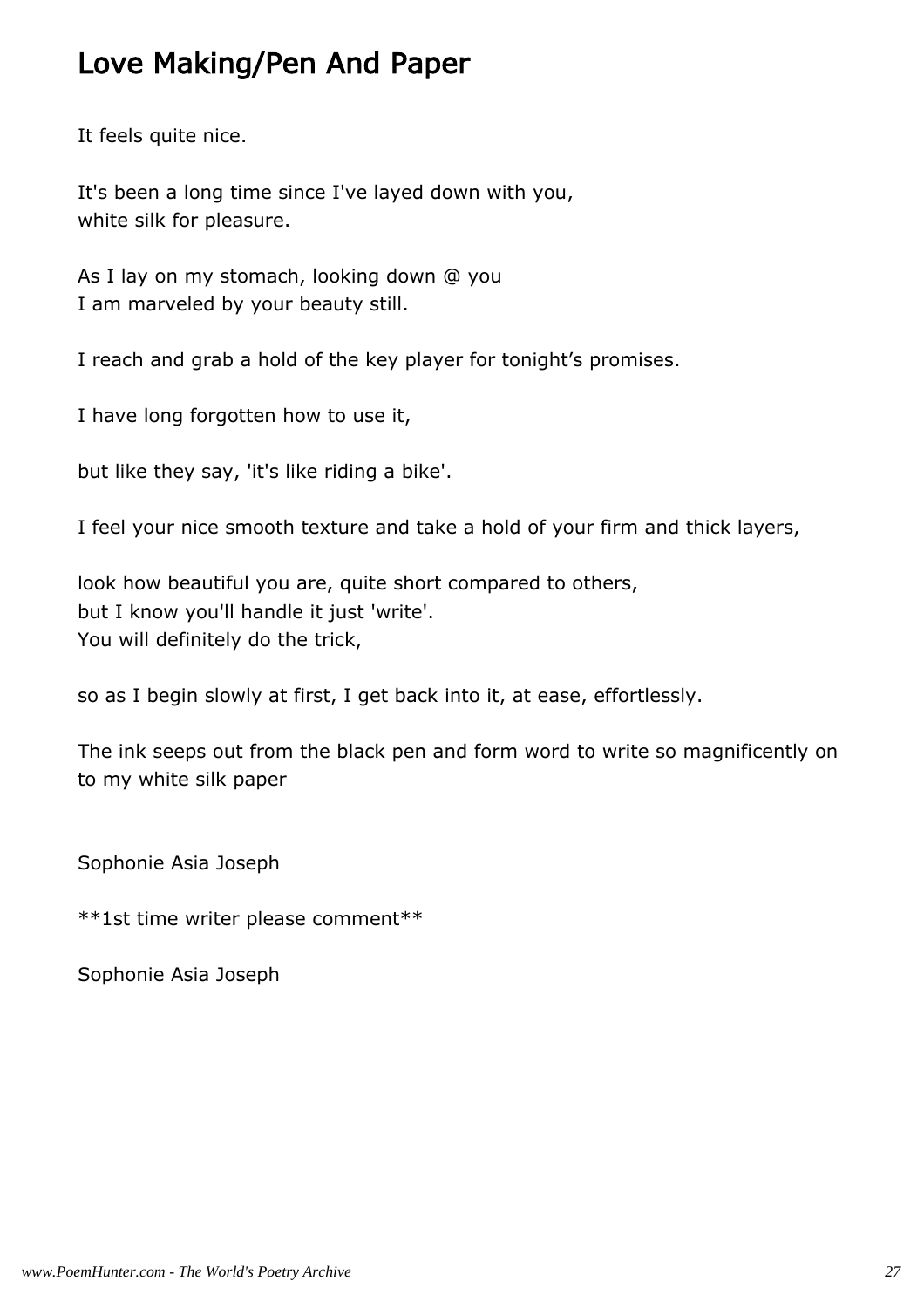## Lovely

I did have to think of it 'twice'

I was as shy as a mice

You looked me in my eye

And told me no lies

You had one before me

But she cant do you like me

You say you love me

And I'm all you need

You turn me on with your rock star tude

Everyone sees im crazy 4 u dude

My heart beats as drums

And your voice ever so softly

Hums tunes to my soul

How I longed for your touch

That NOW I do miss so much

You're my excitement

You bring me joy

I have true sentiments

And they dwell on ur heart

For my all you've taken

And I regret it not

For the groupies I am not shaken

I know where we stand

How you understand

When we walk its as if we dance

And when we dance we get another chance at love to show how much you mean

to me and I to you

You make me weak

Bringing me to my knee

I pled defeat

If only to be in your arms till eternity! ! ! !

\*\*Asia\*\* (thanks Da)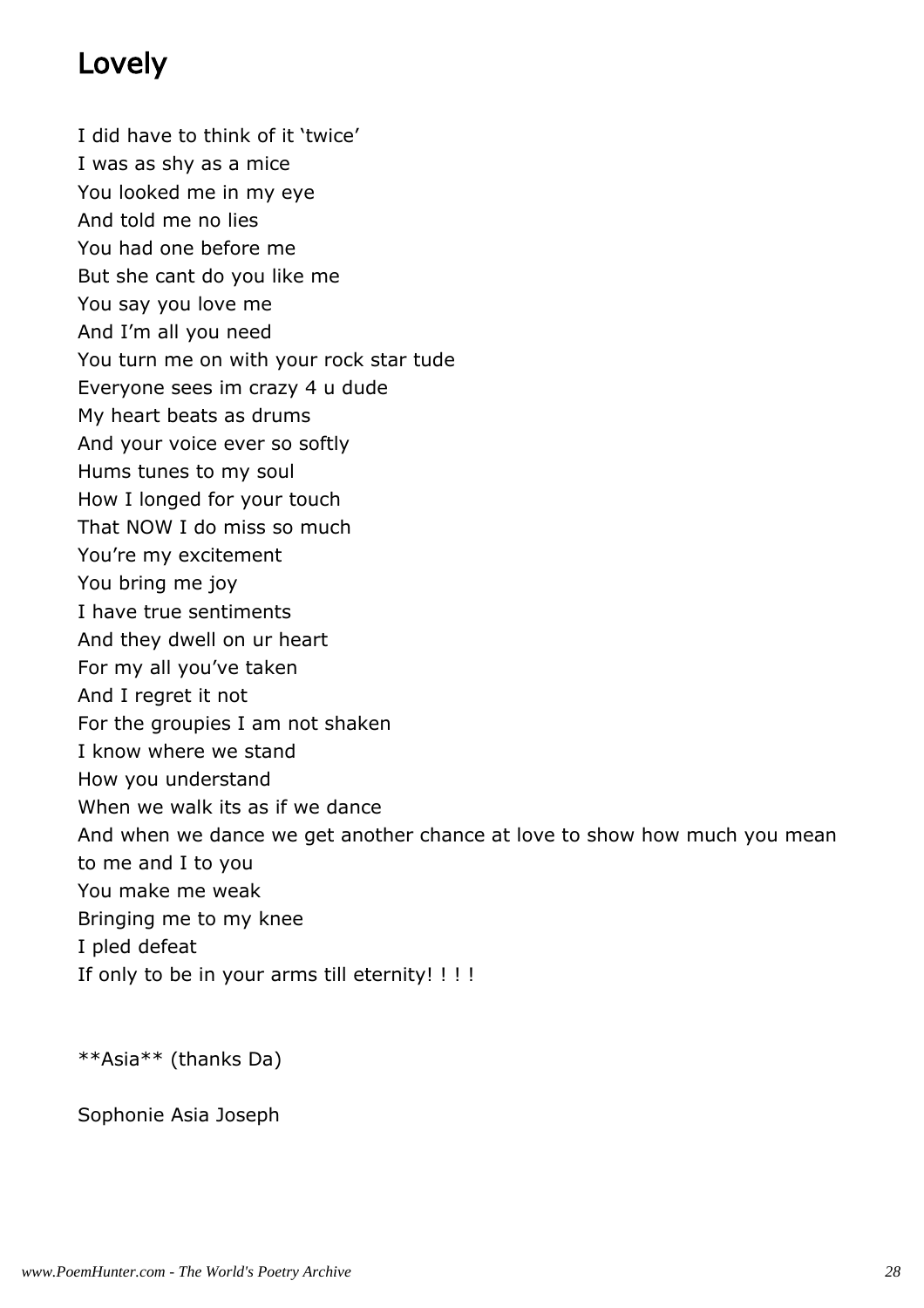## Loving Me

The mirror tells no lies

Find happiness in a mans eyes

My pillow can't hold any more of my cries

You break me

Every confidence within me dies.

Why can't you try?

Don't look at me

And tell me those lies

No I'm not a size 2 or even 12

But just love me

And what inside my head

Not just dine then take to bed

Was not my fault all these years that I've been fed

One day I will be a little dolly

Than maybe than you can look at my body.

\*\*1st time writer please comment\*\*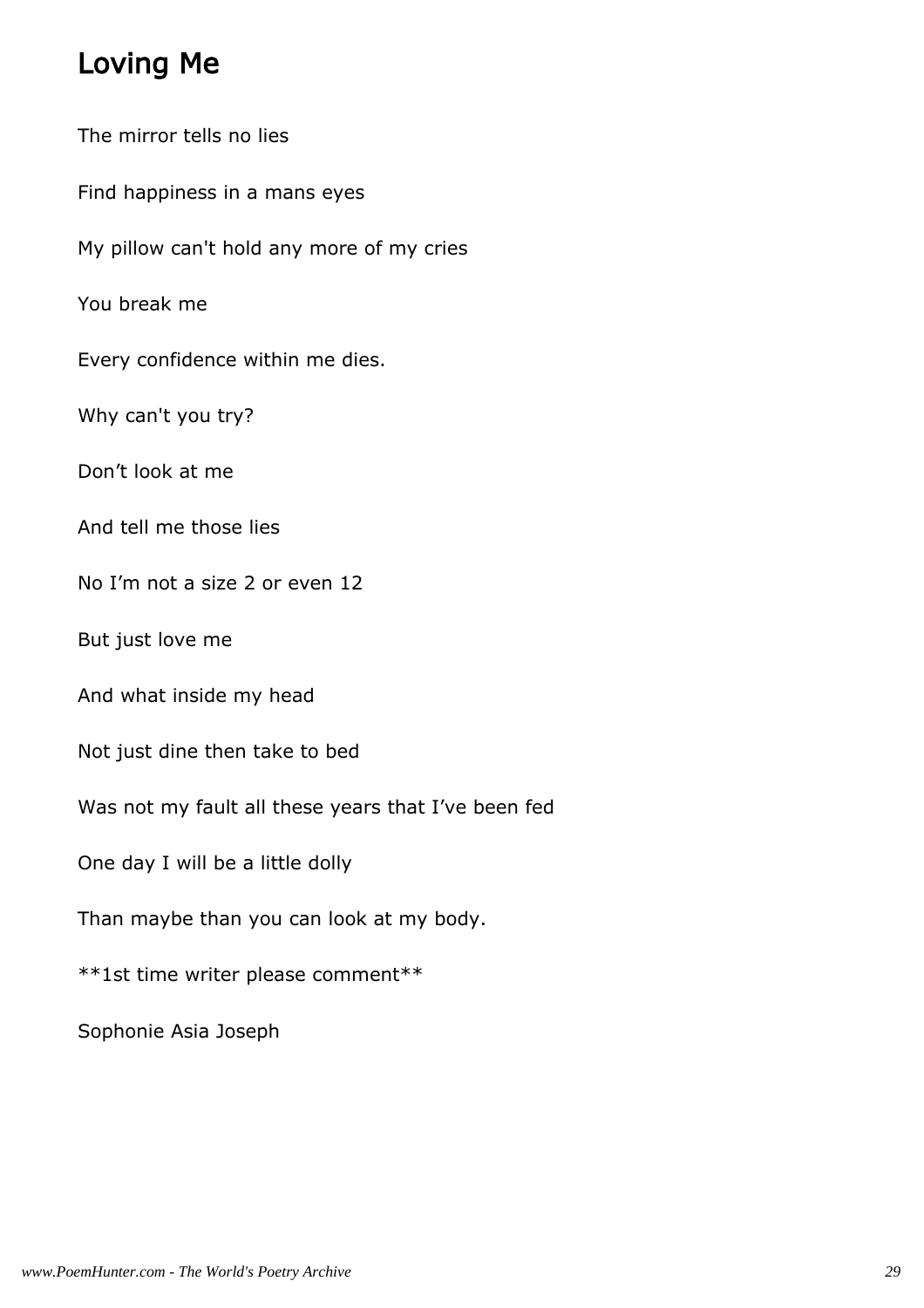## Mr. Imperfect

Dear Mr. imperfect,

 You mean the world to me, even if the world cannot see, but you and I were meant to be, where I fall, you stand, and when you call I lend a hand. You have what they call flaws, but that's their loss, it makes me love u even more, you take me way above. I think of you and smile, I hope this love boat never sink but sail for many miles. You bring me tears of joy, and I pray for many more years with you boy. I don't care what anyone has to say but we will have our day, when in your arms I'll find refuge, away from all harm. How I love to look in you beautiful eyes, and know that you are all mine. Your sweet voice turns me on, it makes me so weak. Running my fingers through your hair, there is nothing we cannot share. I give you my all, even when you no longer can ball, big house, nice cars, won't get us far. Loving you is all I wanna do, as you read this love letter, please know that all this is true. You're the only one I want boo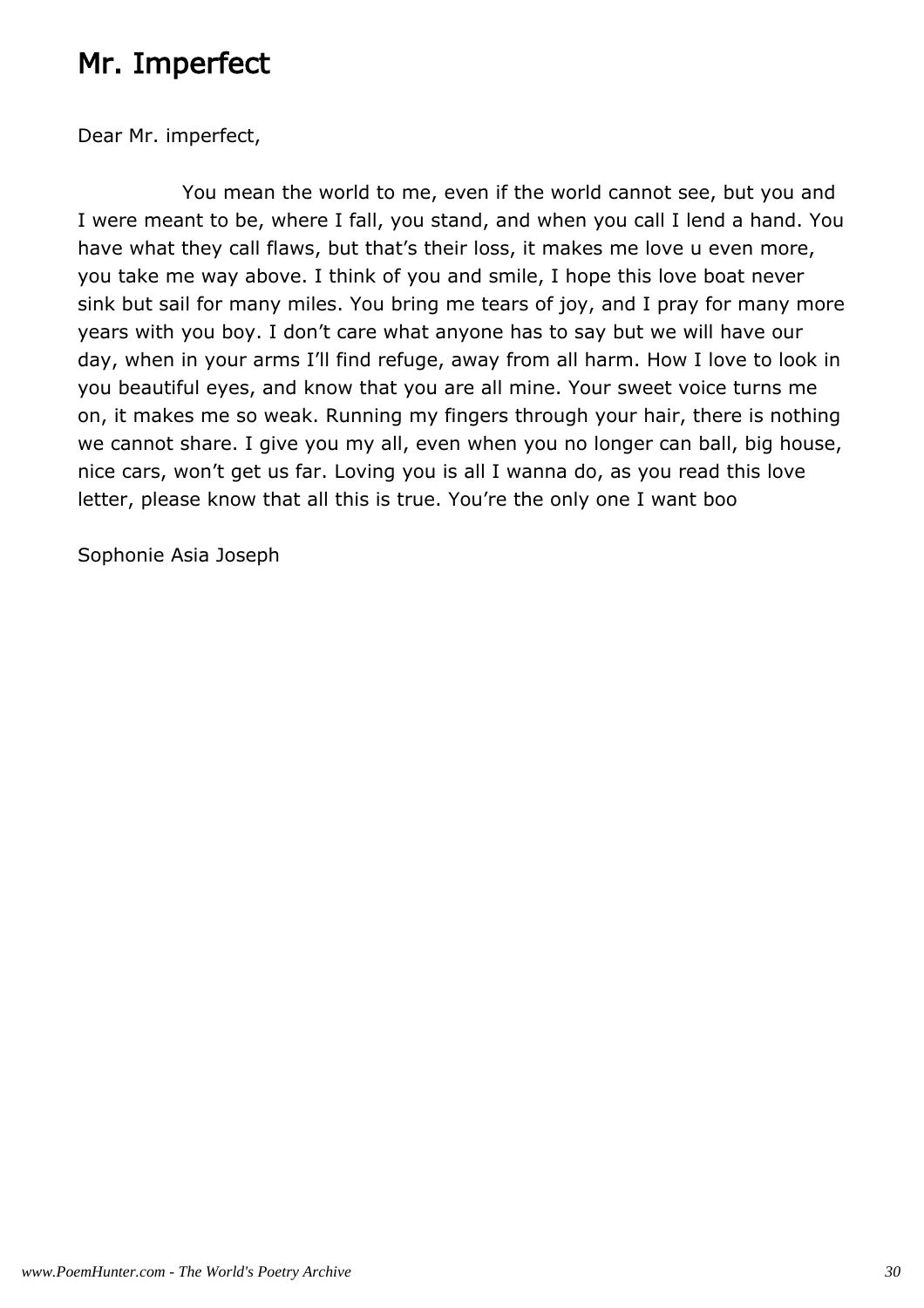## Murder

I loved him I lied for him Pretty much killed for him Blood on my hands because of him Ripped out my heart and soul when he asked me to do it But I loved him wanted us to get through this I am so much to blame for any of this shame I don't have no back Did not stand for what was right Cried my self to sleep so many nights Just thinking bout that one fight And how it forever changed my whole life How naive of me to think he would always love me If he did not even want our baby Never thought it'd happen The day I killed, but it did My head he filled With our problems of tomorrow If I went through with it Never took a day to actually sit And think of just what he was asking me to do Ripping out a part of my bone, my flesh? You don't love me I have to live with it Cant stand the sight of his face And he still wants to lie with me to taste After that it has never been the same My heart will not mend again It kills me every time Please, please bring us back in time My stomach hurt so bad, the tears were many It was so, so sad I can't hate him cause I swallowed it down So I hate me And can't even see Past the tears Inside of me Use to be strong now Everything's so wrong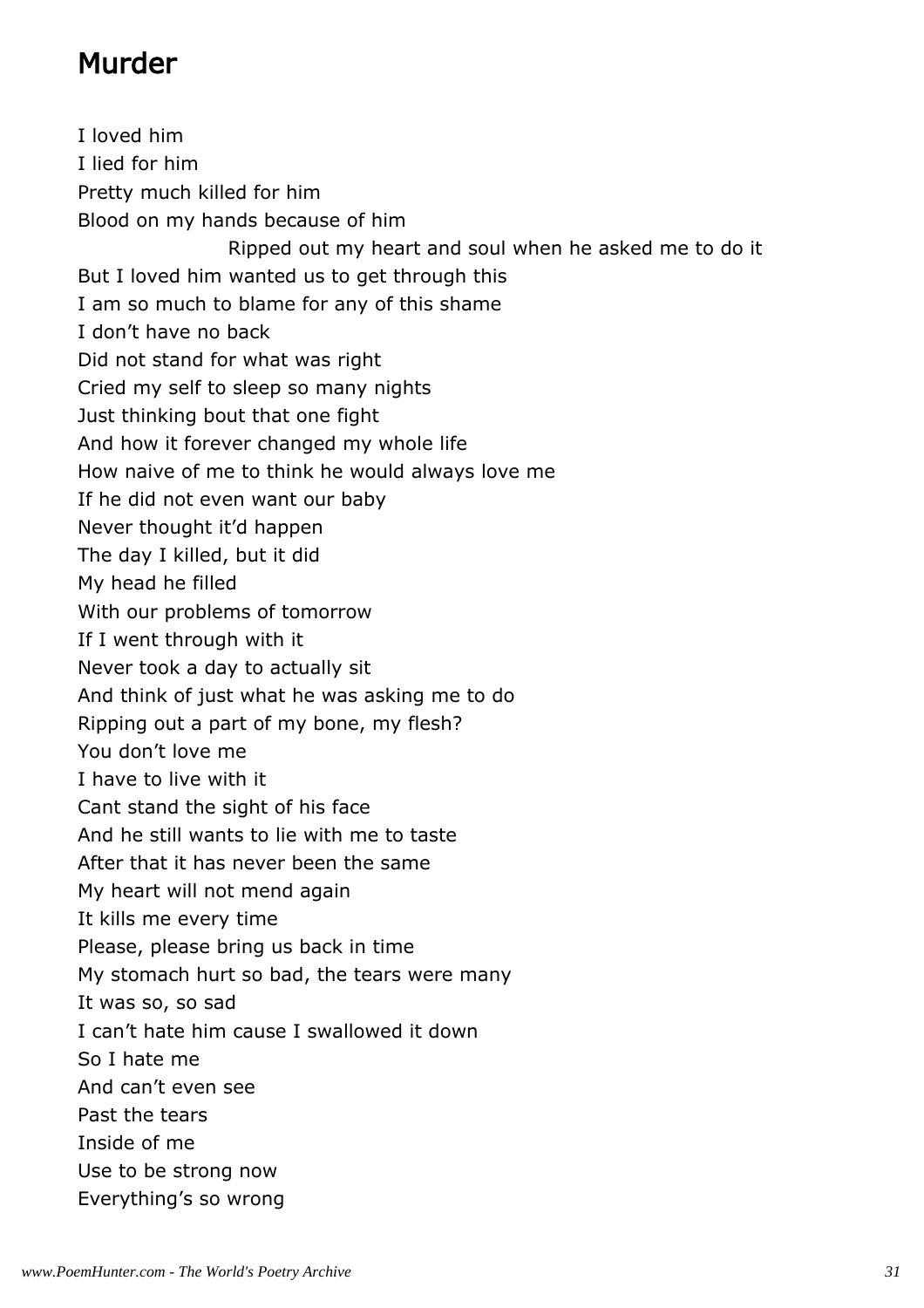Troubles lie ahead If another tries to bed These tears that I've shed Please don't take lightly For this is real not a poem Out of the blue or from my head I did this to me Know one to blame I take credit for this shame I loved him hard Were not even together I live with the scars While he live it up the stars No worries pain never ends Can never do this again Horrible, horrible sin………………

\*\*Many thanks\*\* AsiaJay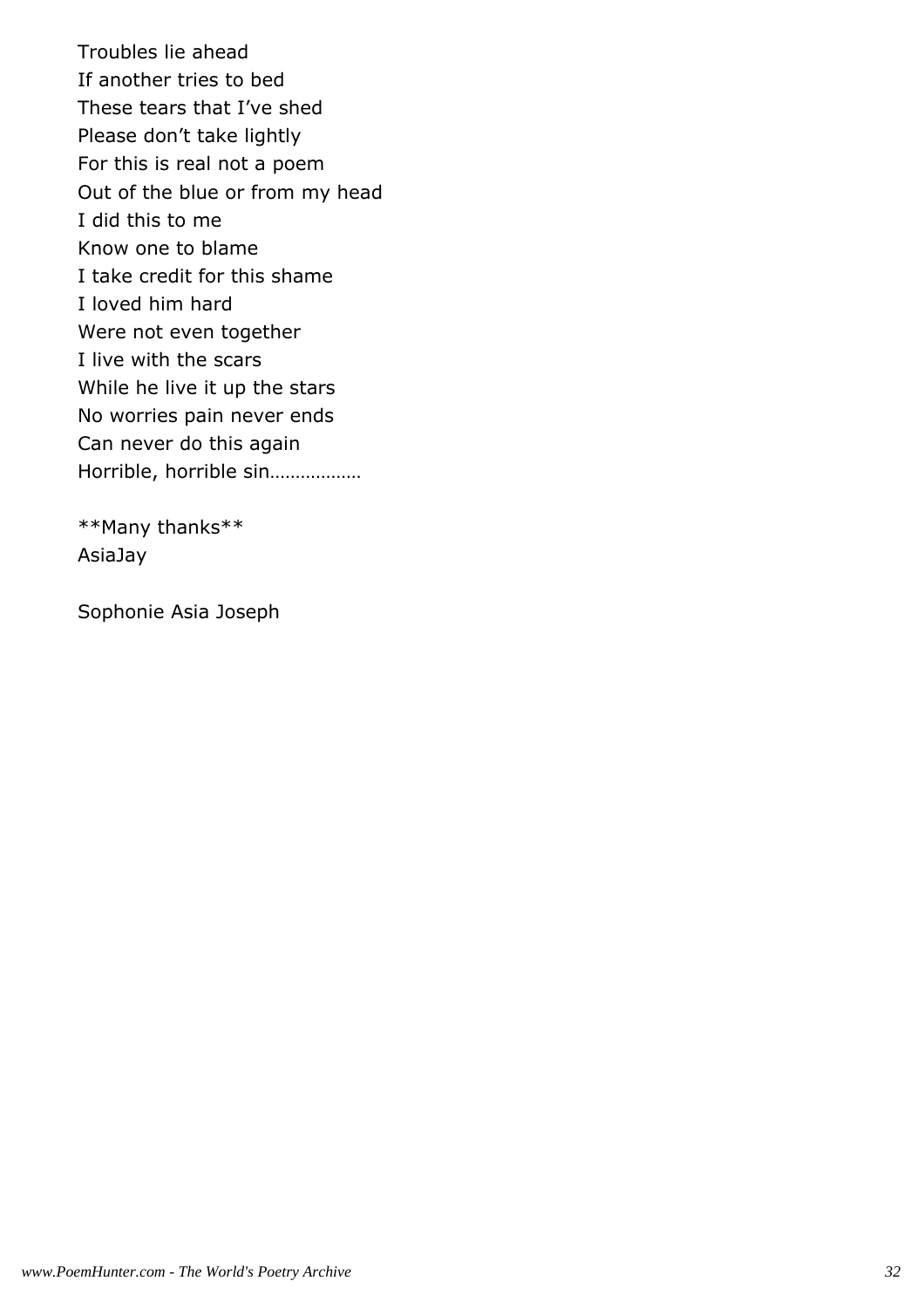## My Crush

My crush is everything but mine.

Every time I see him in the halls my heart just starts to rush,

whoever said blacks could not blush?

Sometimes I doubt he even knows I'm alive.

Don't pay any mind, My friends ask 'Why am I crazy for him'?

Damn, I mean he just passes you by!

Pass by me and not say hi?

Um I have no idea why I'm falling for this guy.

\*\*1st time writer please comment\*\*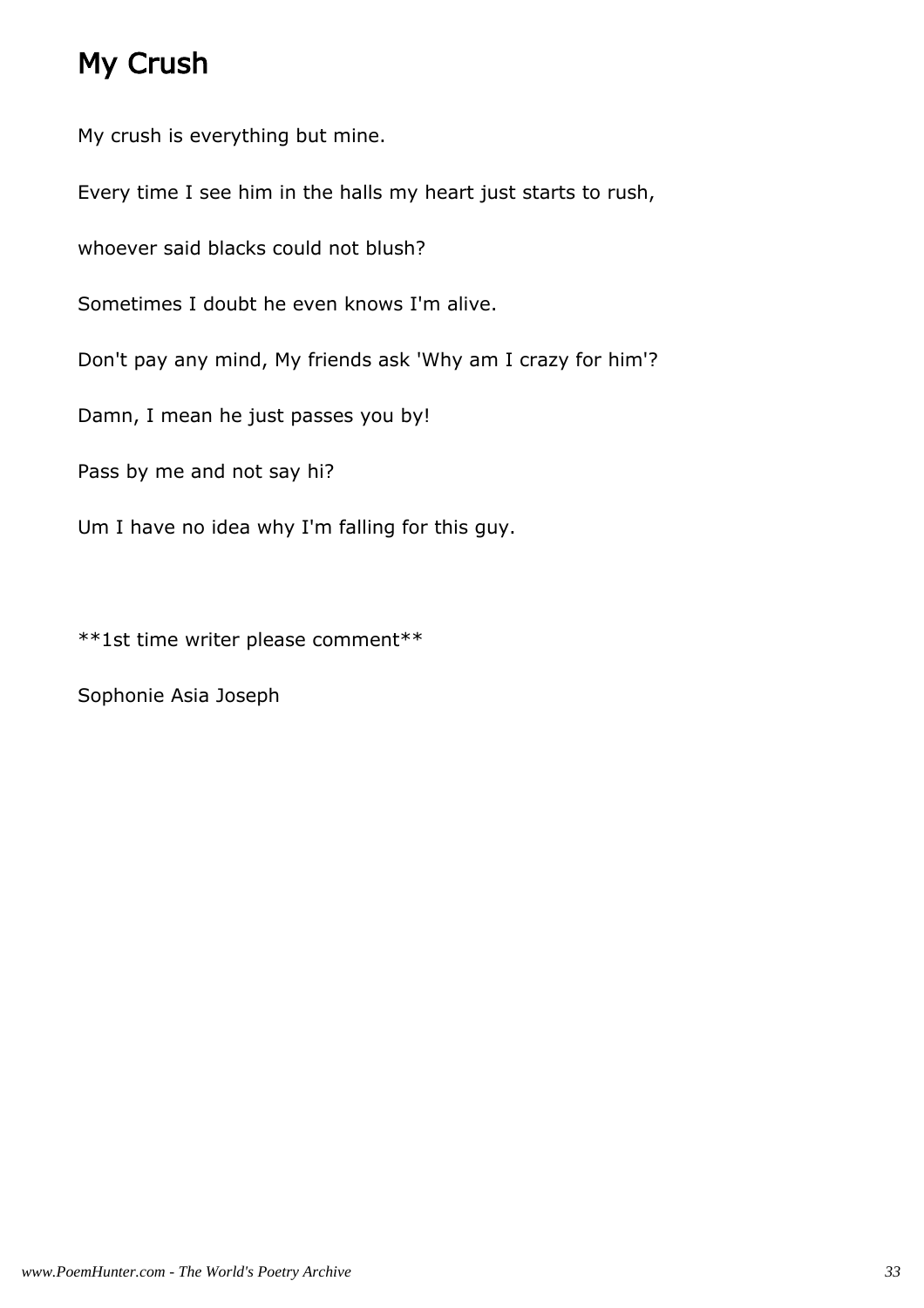## My Sisters

We fight teeth and nail Words are thrown across the room We can't be blood, not near related Eyes are tossed to the back of the head The sound of teeth being sucked is deafening Smacking of fist against flesh is piercing It all comes to a halt We have parted vowing to never speak to each other again (The next morning) We say our mutual hellos Talk of the night before Laugh hard; tell jokes, gossip, and love. We're sisters and we're good at what we do.

Many thanks

\*\*1st time writer please comment\*\*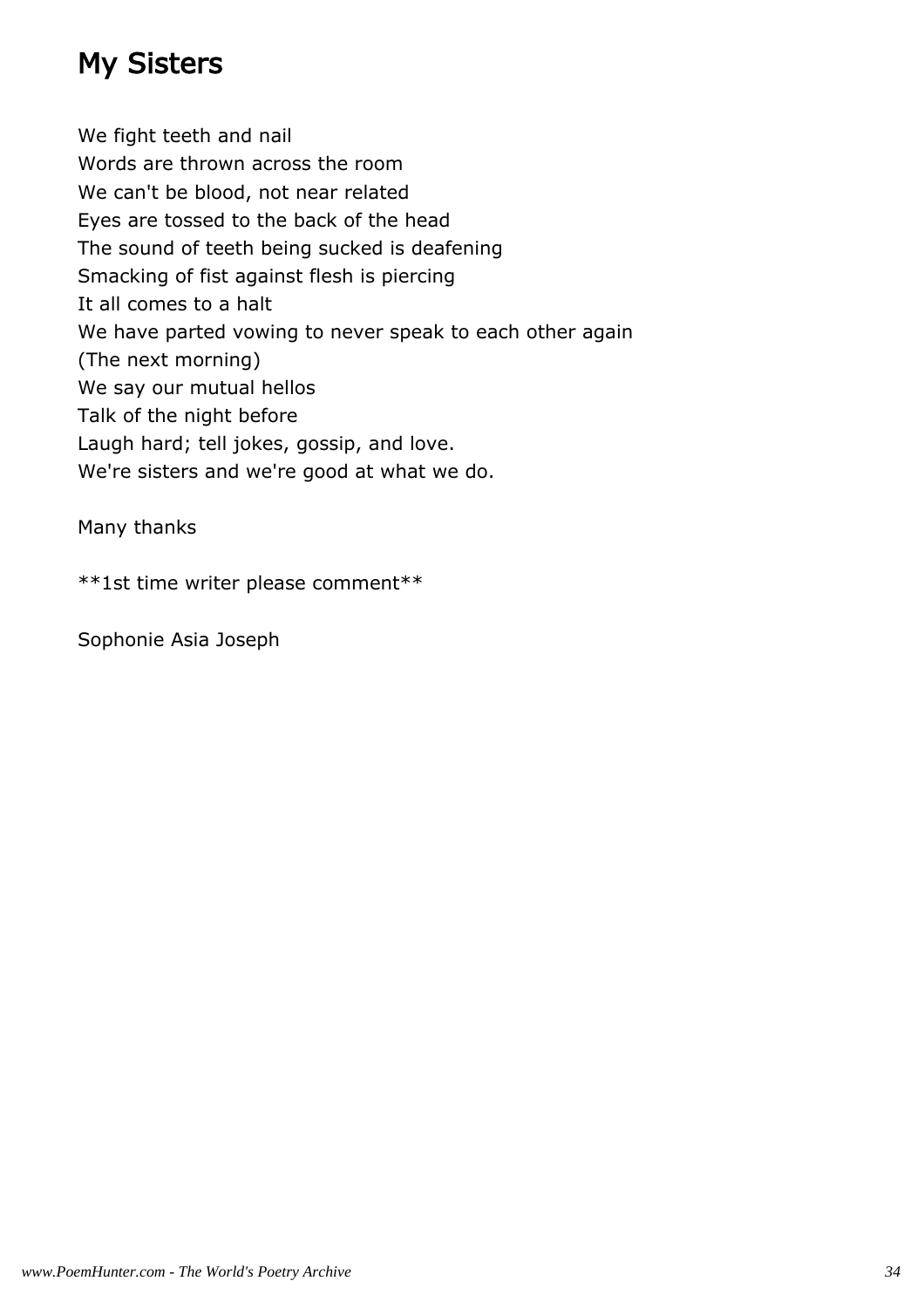## Never Ending Cycle

Didn't mama alwayz tell you bout dem naz-t boyz da onez dat spit 3 inches from your shoez and dem not care to hit.

Didn't mama alwayz tell you bout dem bad boyz dat tossed you round like toyz and alwayz alwayz want mo

Didn't mama alwayz tell bout dem bad boyz dat made u real sad and at first dem treat you good

Didn; t mama alwayz tell you bout dem thug boyz dat don't like to give ya hugz dat would rather ear ya make noise

Did'nt mama alwayz tell you bout them killa boyz you sure? I'z sho thought she did. sorry ta ear dat, now who gon to raise ya boyz

\*\*1st time writer please comment\*\*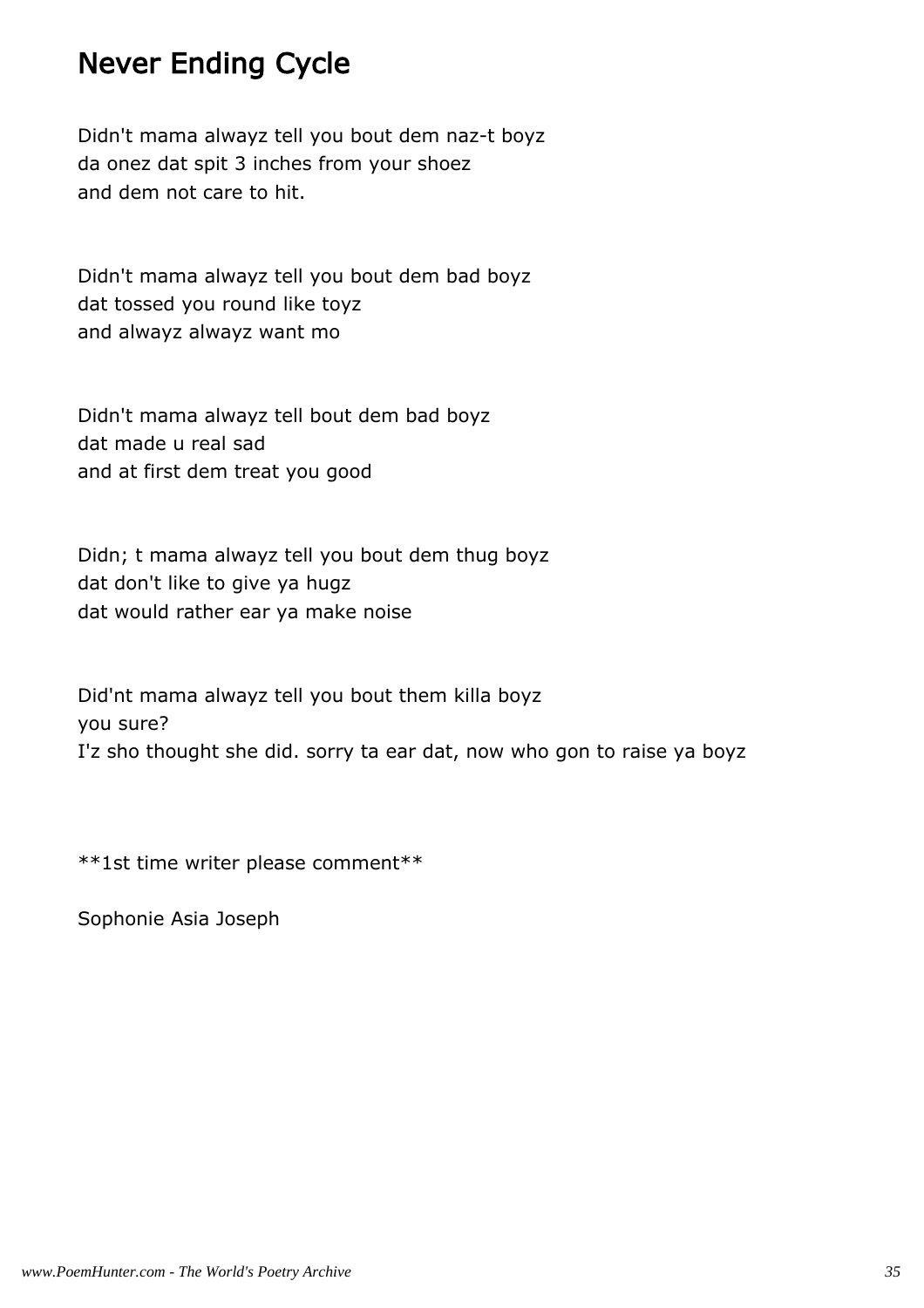## Pained

Never thought I'd write it down, loved you hard till blood was drawn. Got used to the sound of flesh hitting against flesh.

Thought I'd paint a picture and make it less ugly, but I can't so here's the nitty gritty

No more pain, physical only in my chest how could some one that I breathed for do this to me

Thought u were the one how wrong you proved me to be Every day outta my eyes I couldn't see

Hid it for a long time because I didn't want to bleed Thought u loved me

In your shadows I crawled Just to not start a spark That'll ignite your rage

Light up the fuse that is the tip of your finger, And at times your belt young and naive Was I

1ST love is a bitch But please don't get in a fit

Cause now my dear if you ever, ever hit In your face I will spit

Grow up never to hit or hate believe me one day I will feed you to the sharks As worm bait.

\*\*1st time writer please comment\*\*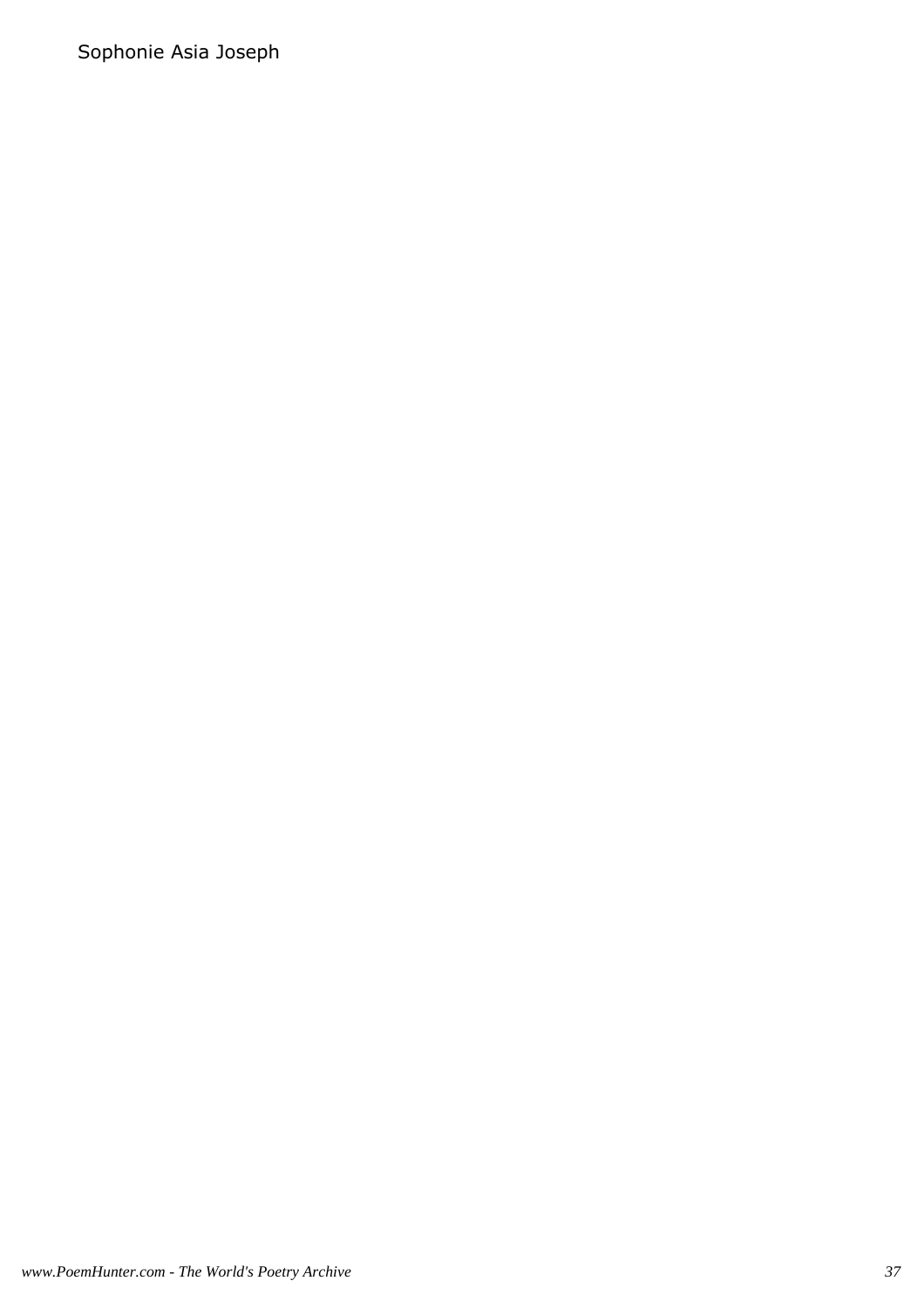## **Searching**

\*\*I am in a crowed house, but yet find myself all alone no place really to call my own, it's bad out but no ones worried, have not called my phone \*\*Didn't miss one single call thought they would be there if I fall been dark and cold they've left me, them all \*\*Girlfriends cannot come boyfriends just want to have fun it's me again feeling dumb \*\*consistently think to pick up the bible because I know it is reliable but cannot seem to get past the table \*\*Family cannot understand they think it's a man not another word I am dismissed, a fan \*\*Can't ever fill this void so I hide it underneath paper foil though it brings me much turmoil \*\*Been searching everywhere for a place I heard is there get so tired, this just isn't fair \*\*One day I considered Asia can you not see this place you seek is inside me.

PLEASE COMMENT............... :)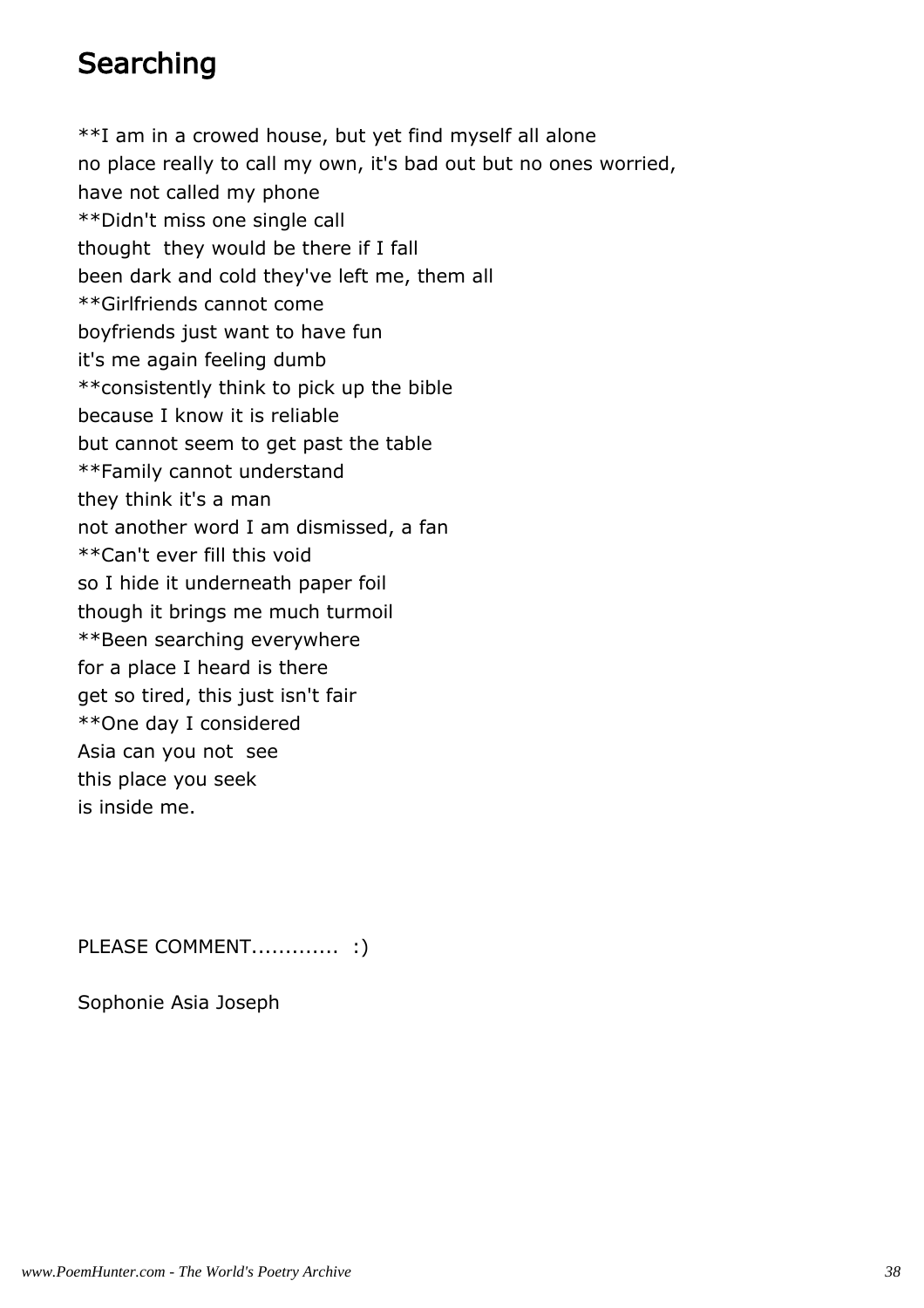## Sex Without You

I was awaken by the stillness The house stood alone I walked downstairs balled up my fist I realize there was no one But I saw you I feel asleep in your arms You said "you only" You wrapped me up as if to keep me from harm I blink once then twice Alone I stand No other breathing I don't feel ur masculine hand My heart is beating I couldn't be dreaming You were here I still smell our love The wetness on the bed is smeared I raise my hands above I now see the markings on my finger And the burn that still linger The wetness was all me I suddenly feel really weak I only could sigh And wish it had been you and I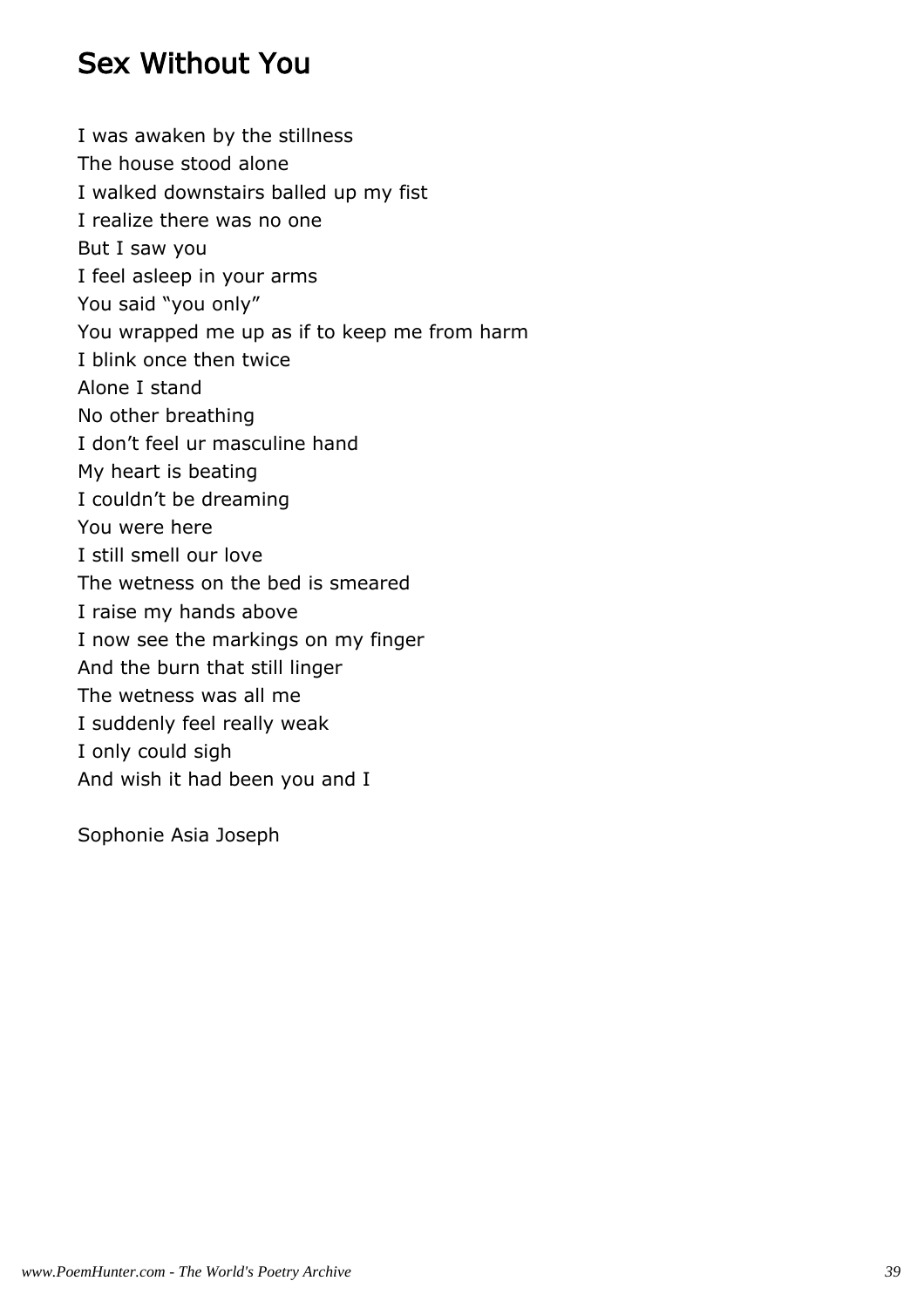## Soldiers Letter Home

Soldiers letter home

'Oh my love the days are long and the nights are longer but in your arms I will be soon no longer hunger will cause me unspeakable pain that only your lovely nature can tame how I long to whisper in you ears and kiss away your childlike fears make love to you till dawn from the house to the lawn my one and only dear how I badly wish you were here your smile engraved in my mind your last words so gentle so kind your fragrance haunts me every where into battle, on the ship, even there cannot wait till I come home then you will be of my flesh and my bone my dear angel tell me it is true that you miss me as bad a I do you

Many thanks \*\*Asia Jay\*\*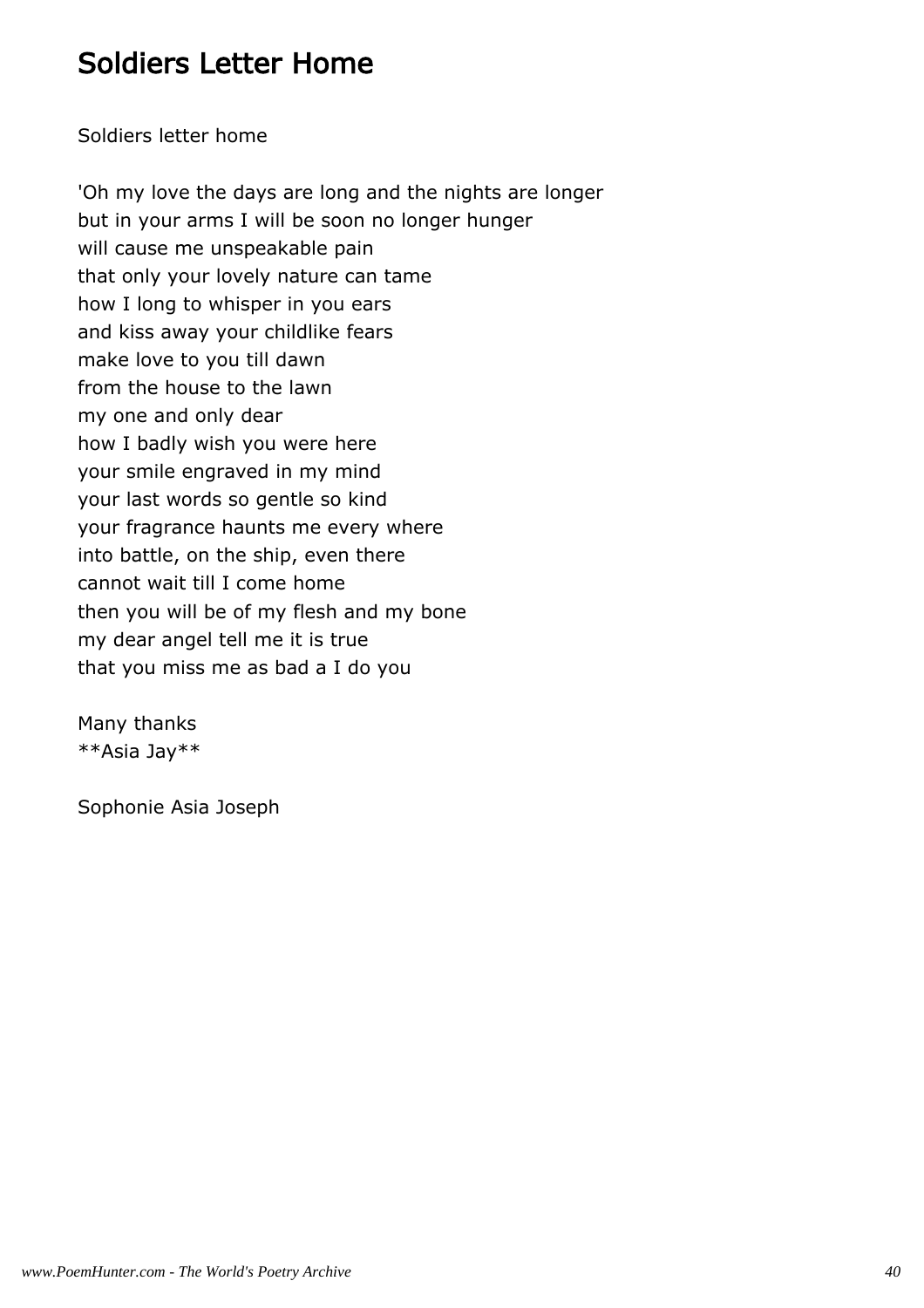## The Mind

The mind is a powerful thing What you put into it sometime may sting It may keep you up at night and turn on that bulb of light Even before the sun come up with ideas curious as a pup it could be a sword against evil than you might us it against your people It can hold unwavering wisdom The speechless can't lead the dumb The mind is not to be wasted don't fill it up with things just to be tasted But hungry enough till starvation Where all ignorance is shun When you can't pick up a book To read all of it's hook Your memory will replay all that you've had to say and what you put into it Will help you when you can only sit

Please comment \*\*Asia Jay\*\*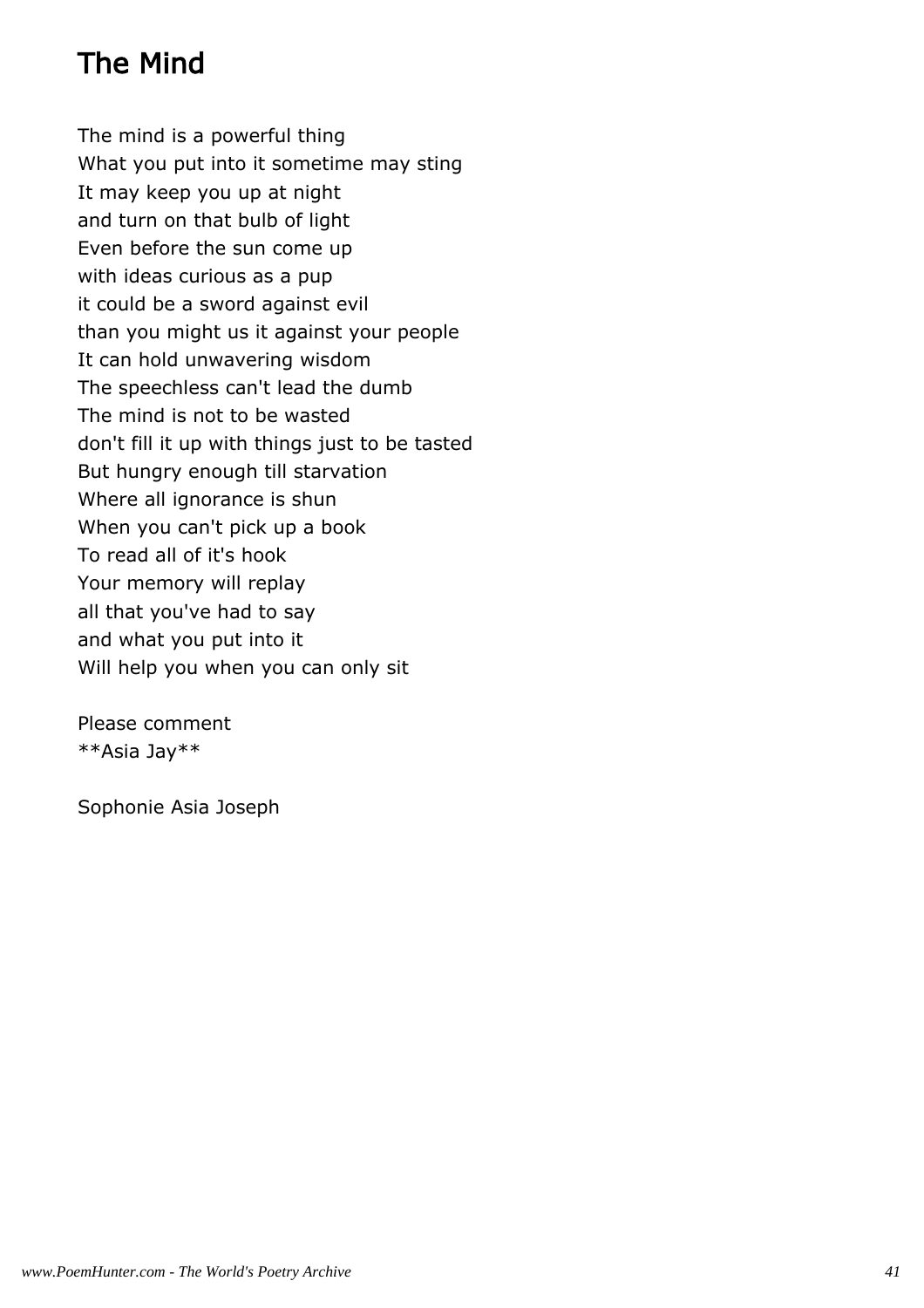## Time @fter Time

I've let you go, but you keep coming back Maybe my heat keep pulling you in trac How do a dog find his way home? When you've left him alone? I let you in each and every time Love me good, than wine and dine Reached impossible heights I have fallen for you more than twice This time were done for good Tired of the way it should So just leave it alone And go home

\*\*Asia Jay\*\*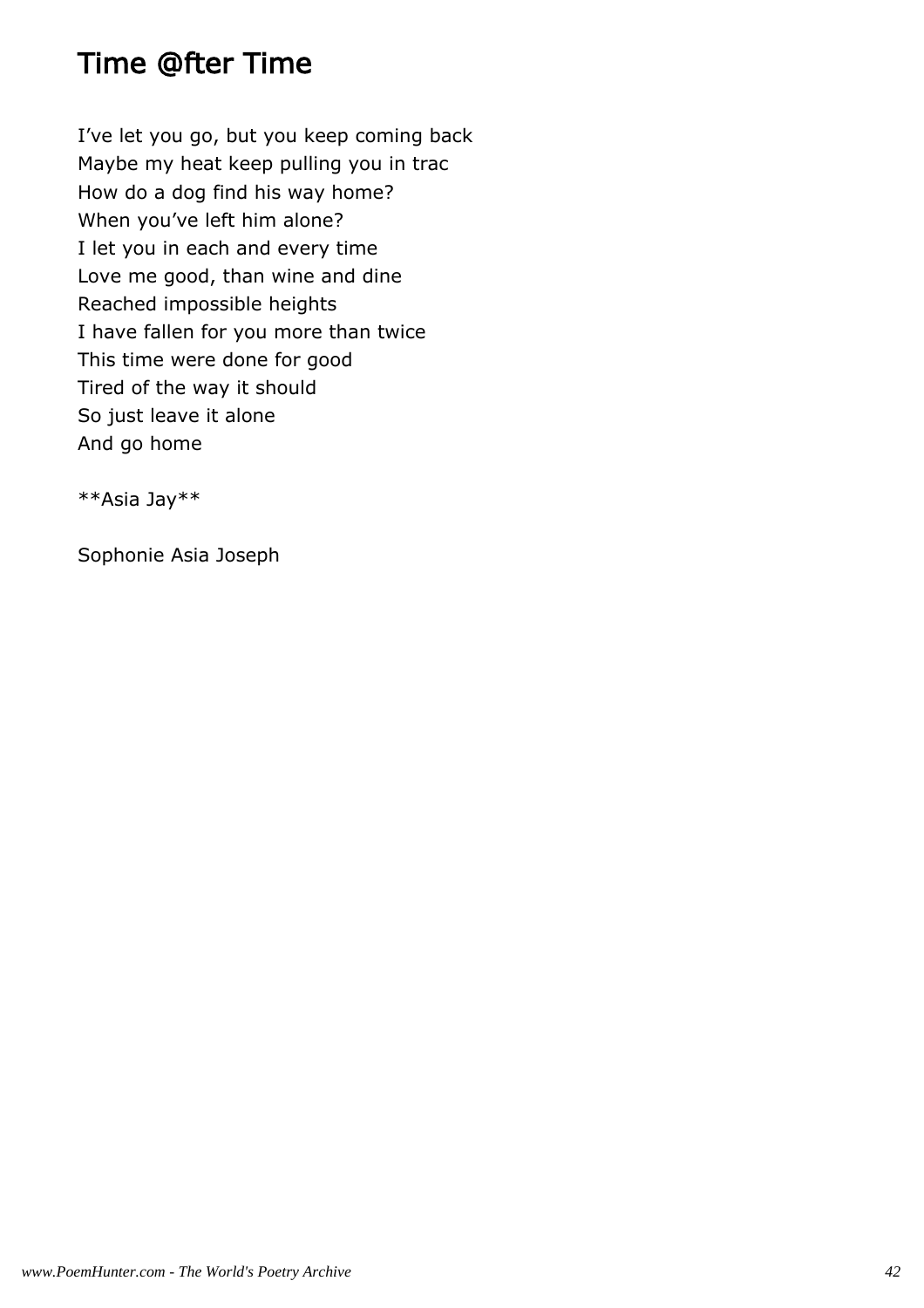## Tourment

My heart is not happy long My soul yearns for a joyous song Waiting for you my love to sweep away off my feet into that other place with no regret in the moment with heat when will it end when we're not living in sin and let love reign \*\*1st time writer please comment\*\*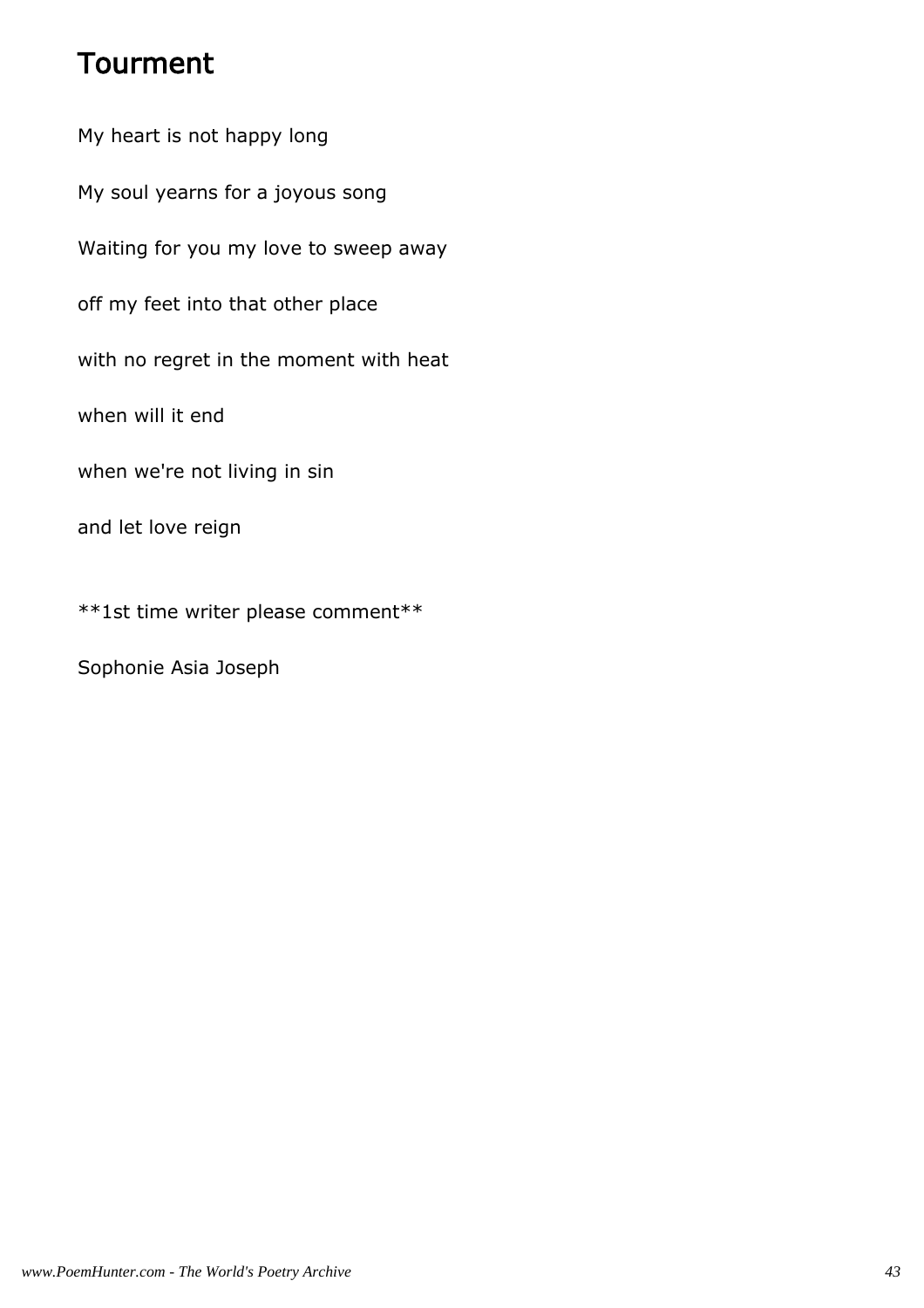## Waiting

What a fool I must be how much will it take to make me see how much more changes do you need how many more excuses will I make, so you accept me. This man that is not in love with me I'm not ashamed to get down on bending knee and beg for you to love me like she I'am numb to his hurt, his word sting and cause so much pain but I hold it in, all the same will II ever be good enough has karma come back to bite me in the butt Do I deserve this wretchful fate Am I gonna lie here and forever wait when you can come and take this pain and say you'll love me again Show me, prove to me, that it is I that you want stop these tears from running down my eyes can't take the fear of loosing you so I stay and wait tired of being mistreated love me right is all I ask of you understanding is what I'm dying for

\*\*1st time writer please comment\*\*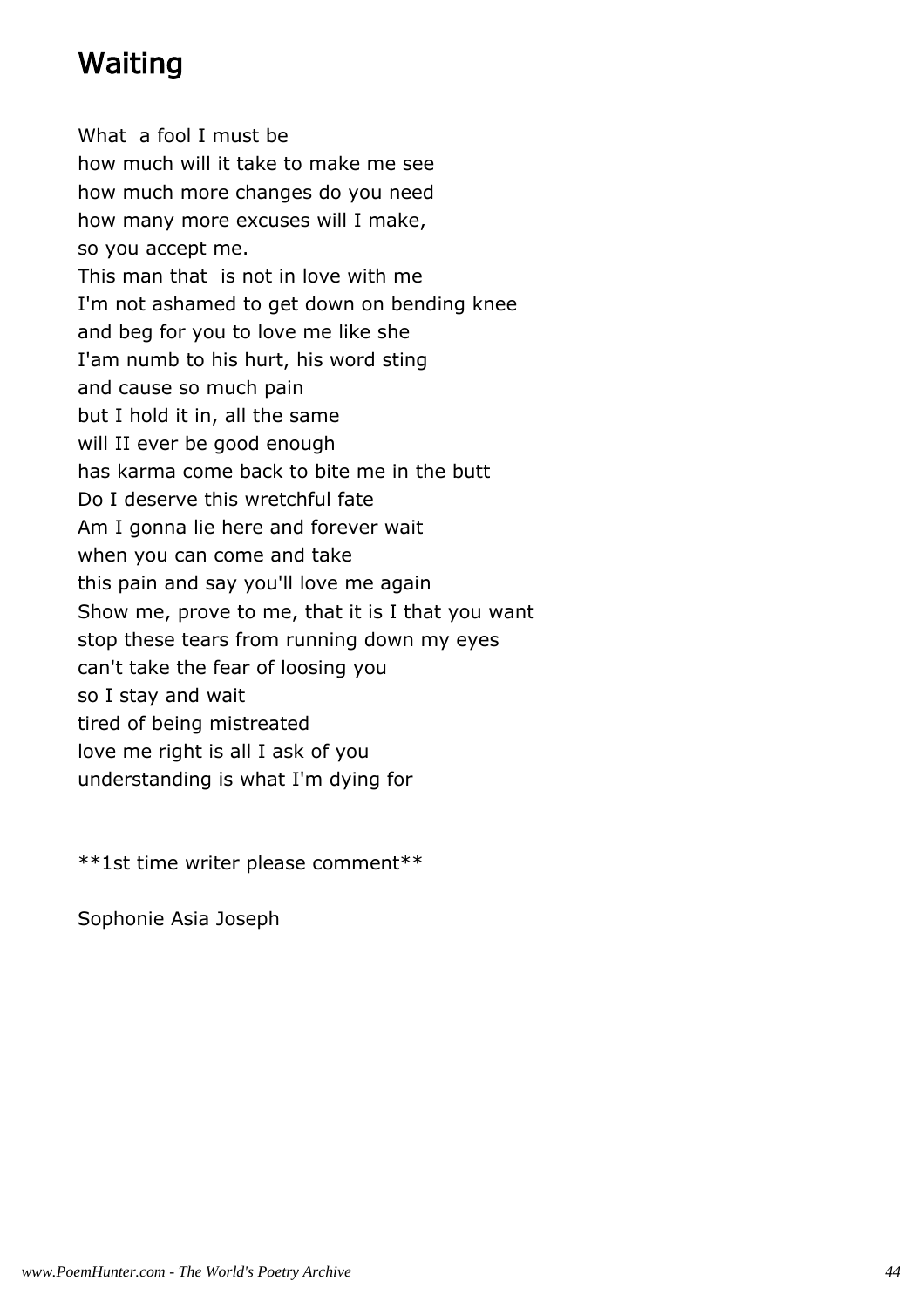## When You'Re Gone

It cuts deeply when your away I'll be right back you always say And it usually takes more than a day But I sit and wait at bay

For your love to me is worth it Every smile, every touch, every one bit The softness of your lips Is enough to make me crazy sick

Being away is hard But being near is not so far And since you have taken my heart It will not cut as sharp

But when we will be together In your arms I will be forever Vowing to part never But pray to always be better